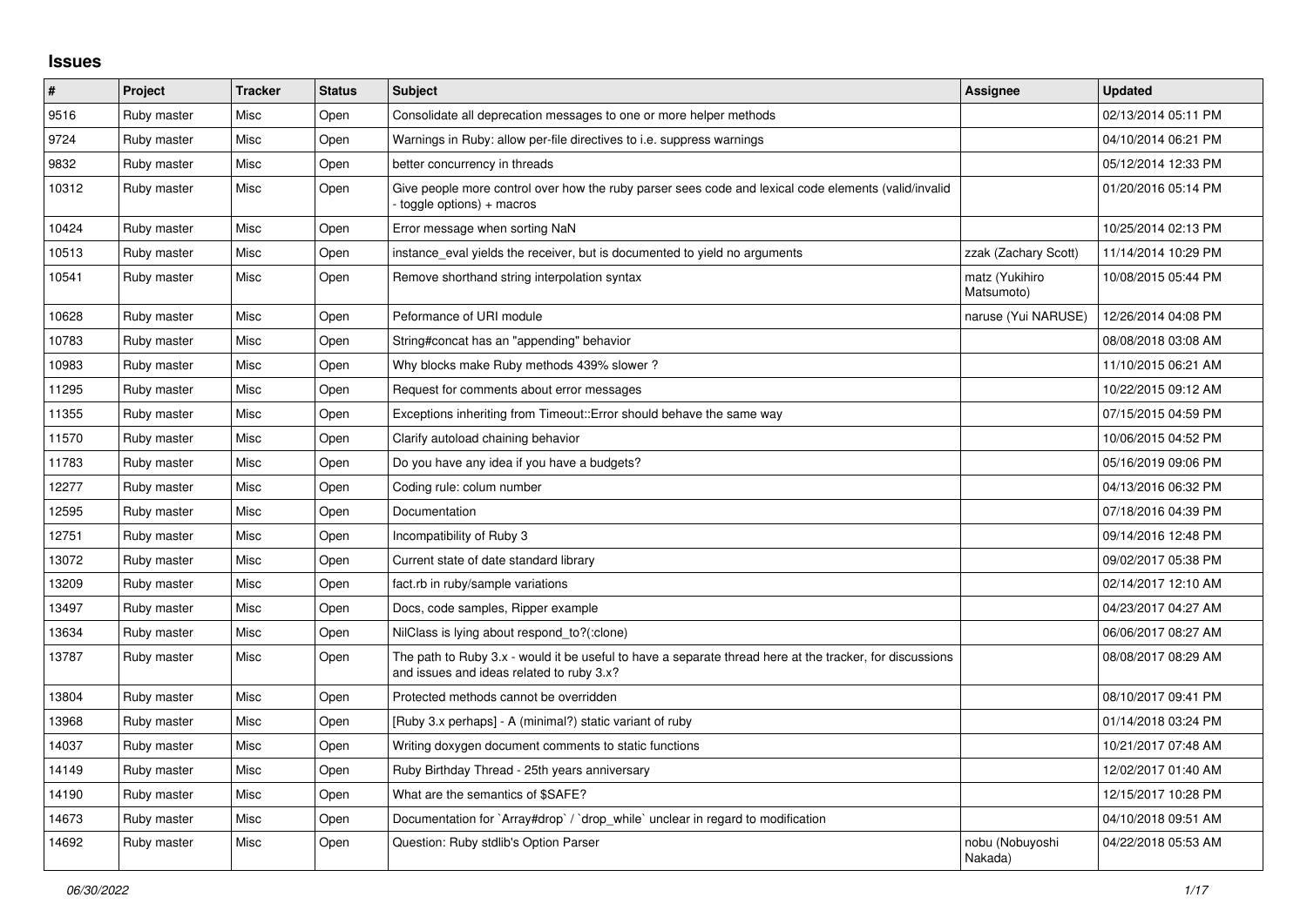| #     | Project     | <b>Tracker</b> | <b>Status</b> | Subject                                                                                                                             | Assignee                       | <b>Updated</b>      |
|-------|-------------|----------------|---------------|-------------------------------------------------------------------------------------------------------------------------------------|--------------------------------|---------------------|
| 14735 | Ruby master | Misc           | Open          | thread-safe operations in a hash could be documented                                                                                |                                | 05/04/2018 01:09 PM |
| 14760 | Ruby master | Misc           | Open          | cross-thread IO#close semantics                                                                                                     | matz (Yukihiro<br>Matsumoto)   | 05/17/2018 08:21 AM |
| 14768 | Ruby master | Misc           | Open          | Add documentation for    and &&                                                                                                     |                                | 05/17/2018 09:45 AM |
| 14770 | Ruby master | Misc           | Open          | [META] DevelopersMeeting                                                                                                            |                                | 05/17/2018 12:28 PM |
| 14825 | Ruby master | Misc           | Open          | When redefining 'attr_xx' methods the visibility becomes 'public'                                                                   |                                | 06/05/2018 05:57 AM |
| 15007 | Ruby master | Misc           | Open          | Let all Init_xxx and extension APIs frequently called from init code paths be considered cold                                       | naruse (Yui NARUSE)            | 12/06/2018 11:05 AM |
| 15136 | Ruby master | Misc           | Open          | Fix - Wparentheses warnings                                                                                                         |                                | 09/20/2018 09:41 AM |
| 15202 | Ruby master | Misc           | Open          | Adding Coverity Scan to CI to see the result casually                                                                               |                                | 10/25/2018 10:50 AM |
| 15224 | Ruby master | Misc           | Open          | [DOCs] Minor inconsistency in class Array #initialize_copy -<br>https://ruby-doc.org/core-2.5.1/Array.html#method-i-initialize_copy |                                | 10/13/2018 02:26 PM |
| 15249 | Ruby master | Misc           | Open          | Documentation for attr_accessor and attr_reader should be corrected                                                                 |                                | 10/23/2018 08:09 PM |
| 15402 | Ruby master | Misc           | Open          | Shrinking excess retained memory of container types on promotion to uncollectible                                                   |                                | 12/11/2018 08:43 PM |
| 15418 | Ruby master | Misc           | Open          | Date.parse('2018')                                                                                                                  |                                | 12/15/2018 09:17 PM |
| 15431 | Ruby master | Misc           | Open          | Hashes and arrays should not require commas to seperate values when using new lines                                                 |                                | 12/18/2018 11:05 AM |
| 15510 | Ruby master | Misc           | Open          | Easter egg in Thread.handle_interrupt                                                                                               |                                | 01/05/2019 11:53 PM |
| 15514 | Ruby master | Misc           | Open          | Add documentation for implicit array decomposition                                                                                  |                                | 01/10/2019 04:43 PM |
| 15568 | Ruby master | Misc           | Open          | TracePoint(:raise)#parameters raises RuntimeError                                                                                   |                                | 01/27/2019 12:02 AM |
| 15654 | Ruby master | Misc           | Open          | Documentation for Complex is wrong or misleading                                                                                    |                                | 03/11/2019 11:55 AM |
| 15744 | Ruby master | Misc           | Open          | Improvement needed to documentation of 'Literals'                                                                                   |                                | 06/24/2019 02:27 AM |
| 15802 | Ruby master | Misc           | Open          | Reduce the minimum string buffer size from 127 to 63 bytes                                                                          | ko1 (Koichi Sasada)            | 07/30/2019 04:04 AM |
| 16114 | Ruby master | Misc           | Open          | Naming of "beginless range"                                                                                                         |                                | 10/08/2019 03:06 PM |
| 16130 | Ruby master | Misc           | Open          | [Discussion / Ideas] Finding a good name for the concept of/behind guilds - primarily the NAME                                      |                                | 08/27/2019 04:00 PM |
| 16157 | Ruby master | Misc           | Open          | What is the correct and *portable* way to do generic delegation?                                                                    |                                | 10/15/2019 04:28 PM |
| 16160 | Ruby master | Misc           | Open          | Lazy init thread local storage                                                                                                      |                                | 09/22/2019 01:55 AM |
| 16188 | Ruby master | Misc           | Open          | What are the performance implications of the new keyword arguments in 2.7 and 3.0?                                                  | jeremyevans0 (Jeremy<br>Evans) | 11/27/2019 04:45 PM |
| 16235 | Ruby master | Misc           | Open          | ENV assoc spec test does not test invalid name                                                                                      |                                | 10/05/2019 10:53 PM |
| 16267 | Ruby master | Misc           | Open          | MinGW CI - add to Actions ?                                                                                                         |                                | 10/21/2019 01:10 AM |
| 16346 | Ruby master | Misc           | Open          | Confusing macro name: RUBY_MARK_NO_PIN_UNLESS_NULL                                                                                  |                                | 11/13/2019 07:39 AM |
| 16396 | Ruby master | Misc           | Open          | What is the reason for this behaviour of Find.find?                                                                                 |                                | 12/09/2019 02:51 PM |
| 16408 | Ruby master | Misc           | Open          | Ruby docs list incorrect method signatures for PTY::getpty/PTY::spawn                                                               |                                | 12/12/2019 05:12 PM |
| 16436 | Ruby master | Misc           | Open          | hash missing #last method, make it not so consistent (it has #first)                                                                |                                | 01/06/2021 09:47 AM |
| 16464 | Ruby master | Misc           | Open          | Which core objects should support deconstruct/deconstruct_keys?                                                                     |                                | 12/30/2019 07:54 AM |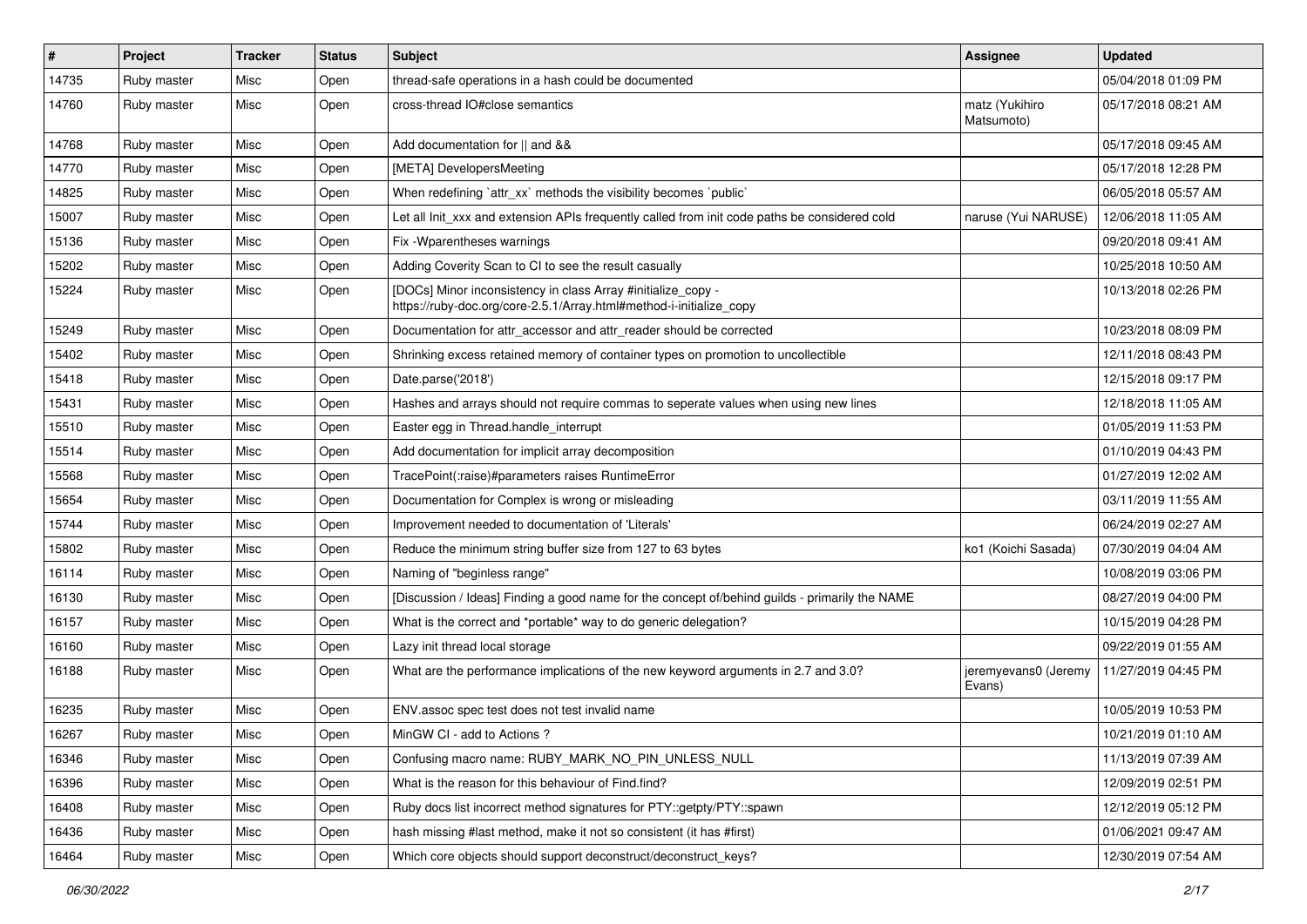| #     | Project     | <b>Tracker</b> | <b>Status</b> | Subject                                                                                                                    | Assignee                  | <b>Updated</b>      |
|-------|-------------|----------------|---------------|----------------------------------------------------------------------------------------------------------------------------|---------------------------|---------------------|
| 16487 | Ruby master | Misc           | Open          | Potential for SIMD usage in ruby-core                                                                                      |                           | 01/16/2020 05:25 AM |
| 16507 | Ruby master | Misc           | Open          | $=$ vs include? or match?                                                                                                  |                           | 01/12/2020 11:27 PM |
| 16629 | Ruby master | Misc           | Open          | ruby-loco now built & saved on GitHub, both mingw & mswin builds                                                           |                           | 02/12/2020 01:53 PM |
| 16659 | Ruby master | Misc           | Open          | Documentation on Regexp missing for absence pattern (?~pat)                                                                |                           | 02/27/2020 04:16 PM |
| 16671 | Ruby master | Misc           | Open          | <b>BASERUBY</b> version policy                                                                                             |                           | 03/05/2020 01:11 AM |
| 16678 | Ruby master | Misc           | Open          | Array#values_at has unintuitive behavior when supplied a range starting with negative index                                |                           | 03/09/2020 02:06 PM |
| 16750 | Ruby master | Misc           | Open          | Change typedef of VALUE for better type checking                                                                           |                           | 04/03/2020 02:34 AM |
| 16803 | Ruby master | Misc           | Open          | Discussion: those internal macros reside in public API headers                                                             |                           | 05/14/2020 12:27 PM |
| 16895 | Ruby master | Misc           | Open          | Request for cooperation: Try your applications/libraries with master branch and debug options                              |                           | 05/15/2020 11:51 PM |
| 17053 | Ruby master | Misc           | Open          | RDoc for Hash Keys                                                                                                         |                           | 07/28/2020 01:21 AM |
| 17137 | Ruby master | Misc           | Open          | Cooperation on maintaining official docker ruby images                                                                     |                           | 09/02/2020 05:03 PM |
| 17154 | Ruby master | Misc           | Open          | Update Pathname Documentation to Clarify Expected Behavior                                                                 | akr (Akira Tanaka)        | 09/05/2020 01:18 PM |
| 17174 | Ruby master | Misc           | Open          | "Error relocating, symbol not found" error when compiling a native extension on Alpine with Ruby<br>$>=2.4$                |                           | 10/06/2020 11:19 AM |
| 17199 | Ruby master | Misc           | Open          | id outputed by inspect and to_s output does not allow to find actual object_id and vice-versa                              |                           | 10/20/2020 09:35 PM |
| 17309 | Ruby master | Misc           | Open          | URI escape being deprecated, yet there is no replacement                                                                   |                           | 11/11/2020 12:52 AM |
| 17390 | Ruby master | Misc           | Open          | Class and method-level docs for Ractor                                                                                     |                           | 12/13/2020 06:33 PM |
| 17399 | Ruby master | Misc           | Open          | Are endless methods experimental?                                                                                          |                           | 12/22/2020 07:05 PM |
| 17422 | Ruby master | Misc           | Open          | 3.0 documentation problems tracking ticket                                                                                 |                           | 12/24/2020 12:51 PM |
| 17502 | Ruby master | Misc           | Open          | C vs Ruby                                                                                                                  | ko1 (Koichi Sasada)       | 12/02/2021 07:53 PM |
| 17565 | Ruby master | Misc           | Open          | Prefer use of access(2) in rb_file_load_ok() to check for existence of require'd files                                     |                           | 01/21/2021 08:52 PM |
| 17569 | Ruby master | Misc           | Open          | 'uri' lib maintainership                                                                                                   | akr (Akira Tanaka)        | 01/23/2021 10:42 AM |
| 17586 | Ruby master | Misc           | Open          | Please run Windows CI in all std-lib repos                                                                                 |                           | 01/28/2021 02:34 PM |
| 17591 | Ruby master | Misc           | Open          | Test frameworks and REPLs do not show deprecation warnings by default                                                      |                           | 02/17/2021 09:06 AM |
| 17637 | Ruby master | Misc           | Open          | Endless ranges with `nil` boundary weird behavior                                                                          |                           | 02/19/2021 07:57 AM |
| 17683 | Ruby master | Misc           | Open          | Current status of beginless range (experimental or not)                                                                    |                           | 06/05/2021 07:22 AM |
| 17815 | Ruby master | Misc           | Open          | Snapcraft Ruby plugin                                                                                                      |                           | 04/20/2021 07:59 PM |
| 17829 | Ruby master | Misc           | Open          | Clang/LLVM correctness of x64-mingw32 build (`shorten-64-to-32` warnings)                                                  |                           | 04/26/2021 04:23 PM |
| 18068 | Ruby master | Misc           | Open          | Silence LoadError only if it is for rubygems itself                                                                        | hsbt (Hiroshi<br>SHIBATA) | 08/08/2021 02:21 PM |
| 18082 | Ruby master | Misc           | Open          | FileUtils.remove_entry_secure has inconsistent document                                                                    |                           | 08/17/2021 04:26 PM |
| 18150 | Ruby master | Misc           | Open          | Proposal: Deprecate leading zero syntax to declare octals, since it's extremely confusing (and Python<br>3 removed it too) |                           | 09/04/2021 03:21 AM |
| 18248 | Ruby master | Misc           | Open          | Add Feature Triaging Guide                                                                                                 |                           | 10/12/2021 03:21 PM |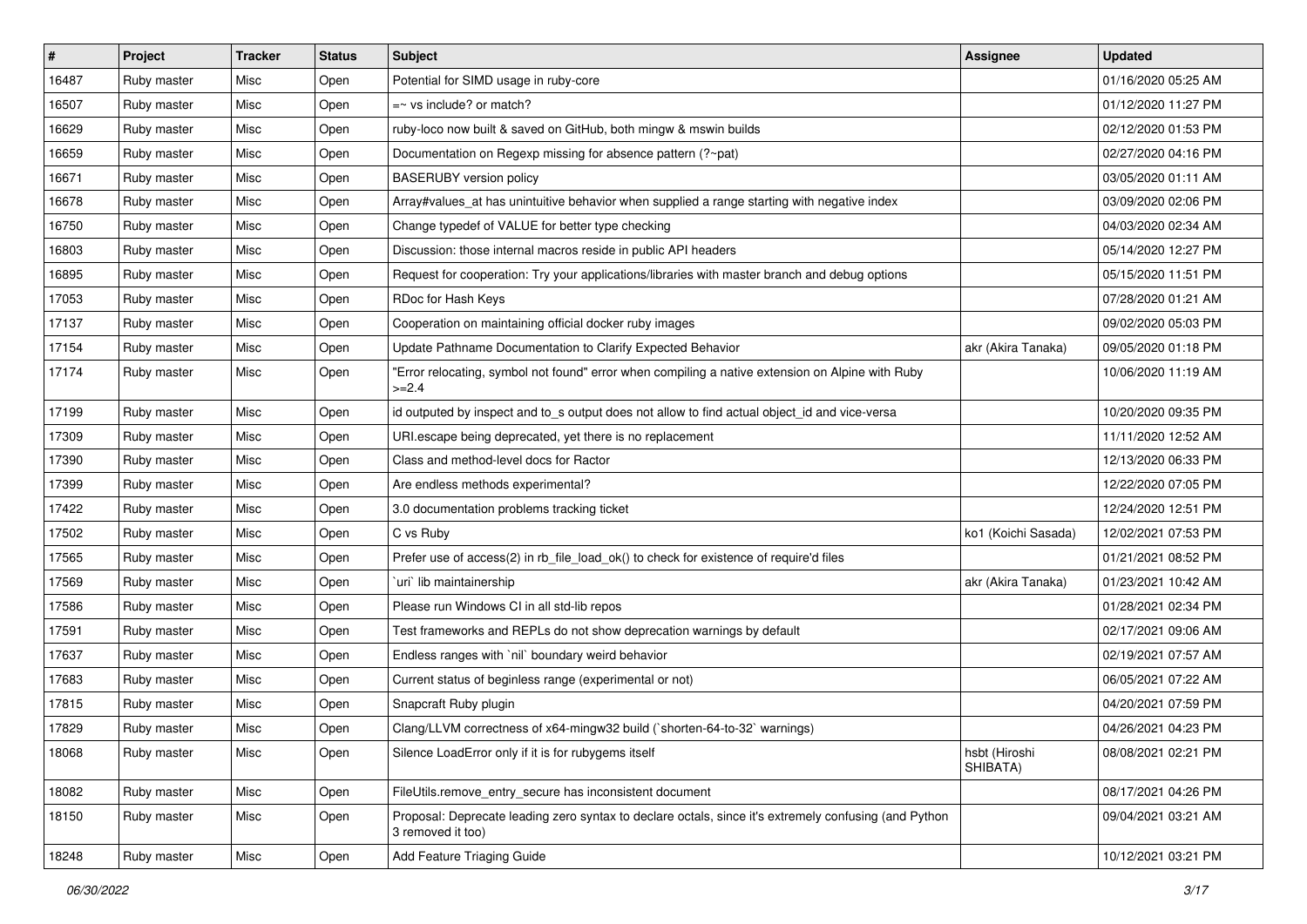| $\vert$ # | Project     | <b>Tracker</b> | <b>Status</b> | <b>Subject</b>                                                                                                                                            | Assignee                     | <b>Updated</b>      |
|-----------|-------------|----------------|---------------|-----------------------------------------------------------------------------------------------------------------------------------------------------------|------------------------------|---------------------|
| 18352     | Ruby master | Misc           | Open          | What is the Hash#grep expected?                                                                                                                           |                              | 11/28/2021 10:39 PM |
| 18404     | Ruby master | Misc           | Open          | 3.1 documentation problems tracking ticket                                                                                                                |                              | 12/24/2021 03:59 PM |
| 18420     | Ruby master | Misc           | Open          | Question about how to handle IO.pipe reader and writer when forking                                                                                       |                              | 12/22/2021 12:04 AM |
| 18587     | Ruby master | Misc           | Open          | What was the reason behind Ruby choosing SipHash for Hash?                                                                                                |                              | 02/17/2022 12:02 AM |
| 18725     | Ruby master | Misc           | Open          | IO#write and IO#wait writable block for write pipe if read pipe is closed in other thread on OpenBSD                                                      |                              | 04/13/2022 11:20 PM |
| 18726     | Ruby master | Misc           | Open          | CI Error on c99 and c2x                                                                                                                                   | shyouhei (Shyouhei<br>Urabe) | 04/19/2022 09:05 AM |
| 18761     | Ruby master | Misc           | Open          | provide an example wasm project                                                                                                                           | katei (Yuta Saito)           | 05/23/2022 11:01 AM |
| 18836     | Ruby master | Misc           | Open          | DevMeeting-2022-07-21                                                                                                                                     |                              | 06/30/2022 03:26 AM |
| 18840     | Ruby master | Misc           | Open          | Top-level #using and other methods docs                                                                                                                   |                              | 06/18/2022 07:12 PM |
| 18888     | Ruby master | Misc           | Open          | Migrate ruby-lang.org mail services to Google Domains and Google Workspace                                                                                |                              | 06/30/2022 03:22 AM |
| 5478      | Ruby master | Feature        | Open          | Add syntax to import Set into core                                                                                                                        |                              | 09/02/2020 12:24 PM |
| 6641      | Ruby master | Feature        | Open          | Hash.auto constructor                                                                                                                                     | matz (Yukihiro<br>Matsumoto) | 12/25/2017 06:15 PM |
| 6687      | Ruby master | Feature        | Open          | Enumerable#with                                                                                                                                           |                              | 12/25/2017 06:15 PM |
| 6733      | Ruby master | Feature        | Open          | New inspect framework                                                                                                                                     |                              | 11/24/2021 05:06 AM |
| 6758      | Ruby master | Feature        | Open          | Object#sequence                                                                                                                                           |                              | 12/25/2017 06:15 PM |
| 6783      | Ruby master | Feature        | Open          | Infinite loop in inspect, not overriding inspect, to s, and no known circular references. Stepping into<br>inspect in debugger locks it up with 100% CPU. |                              | 08/05/2019 11:13 PM |
| 6817      | Ruby master | Feature        | Open          | Partial application                                                                                                                                       | matz (Yukihiro<br>Matsumoto) | 12/25/2017 06:15 PM |
| 6828      | Ruby master | Feature        | Open          | <b>Constancy of Constants</b>                                                                                                                             |                              | 12/10/2020 08:47 AM |
| 6869      | Ruby master | Feature        | Open          | Do not treat `_` parameter exceptionally                                                                                                                  | matz (Yukihiro<br>Matsumoto) | 12/10/2020 08:58 AM |
| 6946      | Ruby master | Feature        | Open          | FIPS support?                                                                                                                                             |                              | 11/07/2018 04:00 PM |
| 7060      | Ruby master | Feature        | Open          | Broaden support for chmod                                                                                                                                 |                              | 12/25/2017 06:15 PM |
| 7082      | Ruby master | Feature        | Open          | Process. kill 0 in windows can return spurious success                                                                                                    |                              | 12/25/2017 06:15 PM |
| 7106      | Ruby master | Feature        | Open          | FileUtils.touch should allow touching the symlink itself rather than the file the link points to                                                          |                              | 12/25/2017 06:15 PM |
| 7149      | Ruby master | Feature        | Open          | Constant magic for everyone.                                                                                                                              | matz (Yukihiro<br>Matsumoto) | 12/25/2017 06:15 PM |
| 7220      | Ruby master | Feature        | Open          | Separate IO#dup, StringIO#initialize copy from dup(2)                                                                                                     |                              | 12/10/2020 08:47 AM |
| 7250      | Ruby master | Feature        | Open          | A mechanism to include at once both instance-level and class-level methods from a module                                                                  |                              | 12/25/2017 06:15 PM |
| 7340      | Ruby master | Feature        | Open          | each_with' or 'into' alias for 'each_with_object'                                                                                                         |                              | 12/25/2017 06:15 PM |
| 7341      | Ruby master | Feature        | Open          | Enumerable#associate                                                                                                                                      |                              | 12/25/2017 06:15 PM |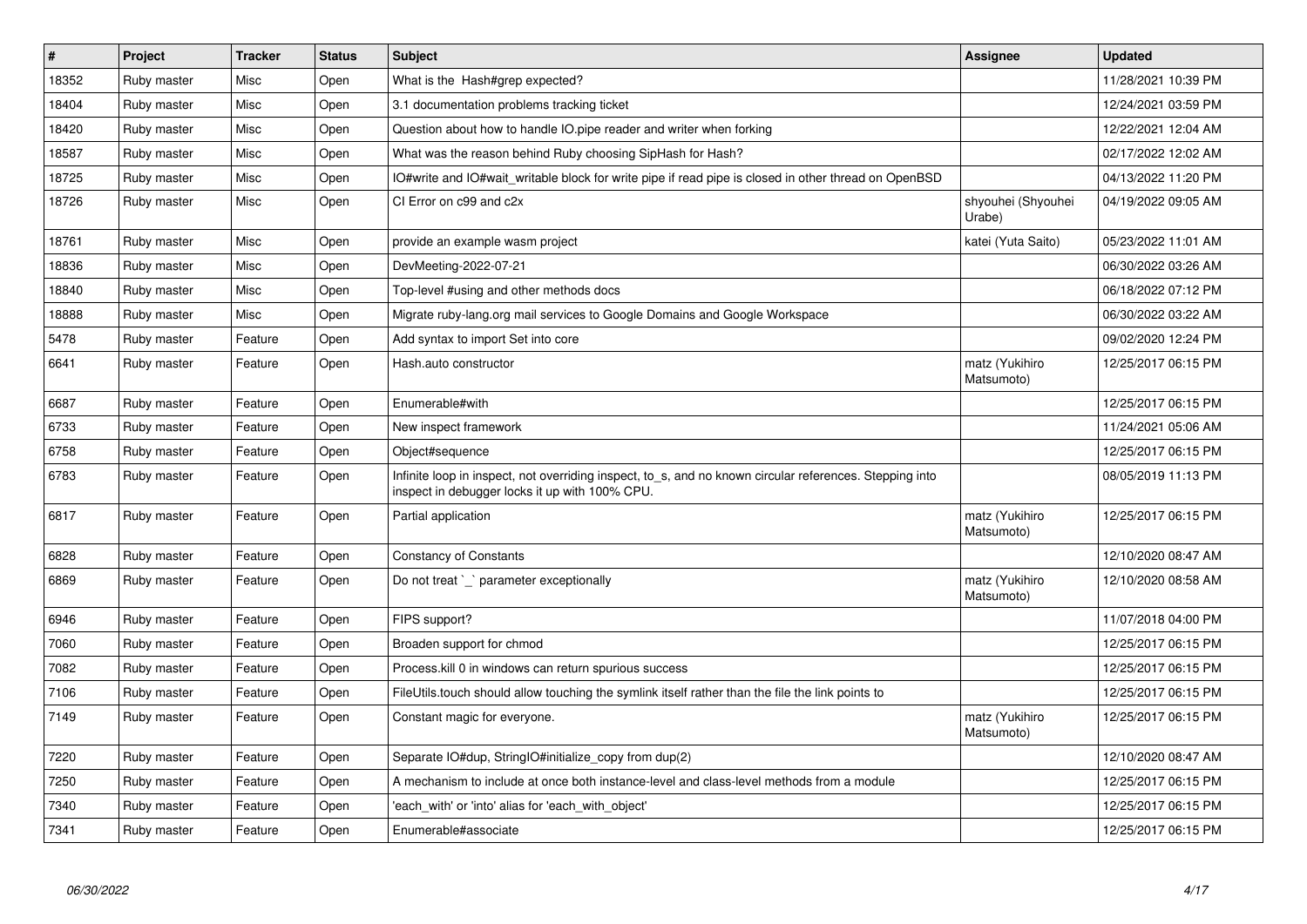| #    | Project     | <b>Tracker</b> | <b>Status</b> | <b>Subject</b>                                                                      | Assignee                              | <b>Updated</b>      |
|------|-------------|----------------|---------------|-------------------------------------------------------------------------------------|---------------------------------------|---------------------|
| 7377 | Ruby master | Feature        | Open          | #indetical? as an alias for #equal?                                                 | matz (Yukihiro<br>Matsumoto)          | 12/25/2017 06:15 PM |
| 7384 | Ruby master | Feature        | Open          | Rename #each with object to #each with                                              |                                       | 12/25/2017 06:15 PM |
| 7444 | Ruby master | Feature        | Open          | Array#product_set                                                                   | matz (Yukihiro<br>Matsumoto)          | 12/25/2017 06:15 PM |
| 7545 | Ruby master | Feature        | Open          | Make Range act as a "lazy ordered set"                                              |                                       | 12/10/2020 08:49 AM |
| 7546 | Ruby master | Feature        | Open          | Change behavior of `Array#slice` for an argument of `Range` class                   | matz (Yukihiro<br>Matsumoto)          | 12/10/2020 08:49 AM |
| 7548 | Ruby master | Feature        | Open          | Load and Require Callbacks                                                          | matz (Yukihiro<br>Matsumoto)          | 12/25/2017 06:15 PM |
| 7604 | Ruby master | Feature        | Open          | Make $==$ comparison operator ability to delegate comparison to an argument         | matz (Yukihiro<br>Matsumoto)          | 12/25/2017 06:15 PM |
| 7611 | Ruby master | Feature        | Open          | Focal method for all loads/requires                                                 | matz (Yukihiro<br>Matsumoto)          | 12/25/2017 06:15 PM |
| 7614 | Ruby master | Feature        | Open          | alias_accessor                                                                      | matz (Yukihiro<br>Matsumoto)          | 12/25/2017 06:15 PM |
| 7654 | Ruby master | Feature        | Open          | Add optional code block to IO::readlines                                            | matz (Yukihiro<br>Matsumoto)          | 12/25/2017 06:15 PM |
| 7657 | Ruby master | Feature        | Open          | Array#& doesn't accept Enumerables                                                  | matz (Yukihiro<br>Matsumoto)          | 12/25/2017 06:15 PM |
| 7702 | Ruby master | Feature        | Open          | Remove Proc#binding                                                                 | matz (Yukihiro<br>Matsumoto)          | 07/15/2019 07:39 PM |
| 7704 | Ruby master | Feature        | Open          | Add a list of enabled (experimental) language features.                             | matz (Yukihiro<br>Matsumoto)          | 12/25/2017 06:15 PM |
| 7708 | Ruby master | Feature        | Open          | support for patches list                                                            |                                       | 12/25/2017 06:15 PM |
| 7745 | Ruby master | Feature        | Open          | lib/observer.rb: Observers are compared by identity                                 | nobu (Nobuyoshi<br>Nakada)            | 12/25/2017 06:15 PM |
| 7747 | Ruby master | Feature        | Open          | Expanded API for Binding semantics                                                  |                                       | 12/23/2021 11:43 PM |
| 7748 | Ruby master | Feature        | Open          | Contextual send                                                                     | matz (Yukihiro<br>Matsumoto)          | 12/10/2020 08:53 AM |
| 7788 | Ruby master | Feature        | Open          | YAML Tag Schema Support                                                             | tenderlovemaking<br>(Aaron Patterson) | 12/25/2017 06:15 PM |
| 7795 | Ruby master | Feature        | Open          | Symbol.defined? and/or to_existing_symbol                                           | matz (Yukihiro<br>Matsumoto)          | 12/25/2017 06:15 PM |
| 7845 | Ruby master | Feature        | Open          | Strip doesn't handle unicode space characters in ruby 1.9.2 & 1.9.3 (does in 1.9.1) |                                       | 12/23/2021 11:43 PM |
| 7848 | Ruby master | Feature        | Open          | Restore default state for core ruby objects                                         | matz (Yukihiro<br>Matsumoto)          | 12/25/2017 06:15 PM |
| 7876 | Ruby master | Feature        | Open          | Add method for accessing Class from within Singleton Class                          | matz (Yukihiro<br>Matsumoto)          | 12/25/2017 06:15 PM |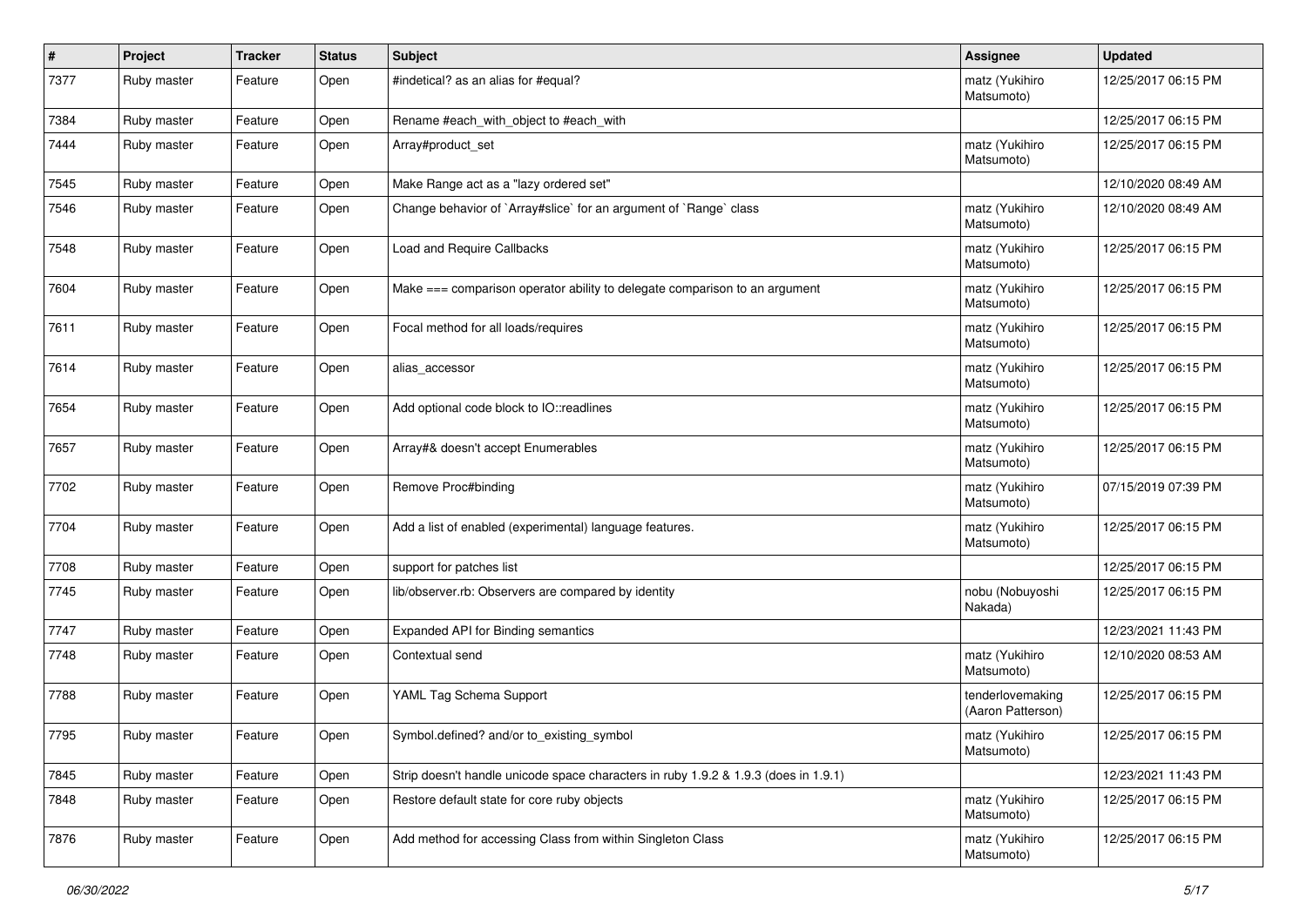| $\vert$ # | Project     | <b>Tracker</b> | <b>Status</b> | <b>Subject</b>                                                                                  | Assignee                               | <b>Updated</b>      |
|-----------|-------------|----------------|---------------|-------------------------------------------------------------------------------------------------|----------------------------------------|---------------------|
| 7883      | Ruby master | Feature        | Open          | Add Regex#to proc                                                                               | matz (Yukihiro<br>Matsumoto)           | 12/25/2017 06:15 PM |
| 7895      | Ruby master | Feature        | Open          | Exception#backtrace locations to go with Thread#backtrace locations and Kernel#caller locations |                                        | 12/23/2021 11:43 PM |
| 7914      | Ruby master | Feature        | Open          | Case for local class methods                                                                    | matz (Yukihiro<br>Matsumoto)           | 12/25/2017 06:15 PM |
| 7981      | Ruby master | Feature        | Open          | ruby does not respect --                                                                        |                                        | 02/28/2013 02:49 PM |
| 8046      | Ruby master | Feature        | Open          | allow Object#extend to take a block                                                             |                                        | 12/25/2017 06:15 PM |
| 8061      | Ruby master | Feature        | Open          | 000000000000000                                                                                 | matz (Yukihiro<br>Matsumoto)           | 12/25/2017 06:15 PM |
| 8088      | Ruby master | Feature        | Open          | Method#parameters (and friends) should provide useful information about core methods            |                                        | 12/23/2021 11:43 PM |
| 8184      | Ruby master | Feature        | Open          | Avoid the creation of meaningless ranges (nil, false, true)                                     |                                        | 03/29/2013 11:16 PM |
| 8206      | Ruby master | Feature        | Open          | Should Ruby core implement String#blank?                                                        |                                        | 04/28/2016 02:05 PM |
| 8223      | Ruby master | Feature        | Open          | Make Matrix more omnivorous.                                                                    | marcandre<br>(Marc-Andre<br>Lafortune) | 04/09/2013 03:42 AM |
| 8229      | Ruby master | Feature        | Open          | extend Hash.include?                                                                            | matz (Yukihiro<br>Matsumoto)           | 12/10/2020 08:53 AM |
| 8232      | Ruby master | Feature        | Open          | Rudiments of abstract algebra in Ruby                                                           | matz (Yukihiro<br>Matsumoto)           | 04/09/2013 01:47 AM |
| 8259      | Ruby master | Feature        | Open          | Atomic attributes accessors                                                                     |                                        | 12/23/2021 11:43 PM |
| 8270      | Ruby master | Feature        | Open          | Ruby should build without thread support (aka minix)                                            | nobu (Nobuyoshi<br>Nakada)             | 12/10/2020 08:53 AM |
| 8272      | Ruby master | Feature        | Open          | Transfer feature tracking to CommonRuby                                                         |                                        | 12/23/2021 11:40 PM |
| 8275      | Ruby master | Feature        | Open          | Add Module#public_const_get                                                                     |                                        | 12/23/2021 11:43 PM |
| 8291      | Ruby master | Feature        | Open          | Allow retrieving the root Fiber of a Thread                                                     |                                        | 12/23/2021 11:43 PM |
| 8321      | Ruby master | Feature        | Open          | Ripper: I would like coordinates for keywords                                                   |                                        | 05/10/2013 07:01 PM |
| 8366      | Ruby master | Feature        | Open          | Exception message take time to execute depending on the instance variables                      |                                        | 09/22/2014 06:41 AM |
| 8404      | Ruby master | Feature        | Open          | virtual, hooked or read only global variabels for ruby only code too                            |                                        | 05/14/2013 09:19 PM |
| 8437      | Ruby master | Feature        | Open          | custom operators, unicode                                                                       |                                        | 08/30/2015 03:05 AM |
| 8449      | Ruby master | Feature        | Open          | Array#ary_plus always returns an array                                                          | nobu (Nobuyoshi<br>Nakada)             | 06/02/2013 04:23 PM |
| 8452      | Ruby master | Feature        | Open          | Kernel#otherwise to rewrite code like (obj    default_obj).do_smth                              |                                        | 05/26/2013 08:41 PM |
| 8478      | Ruby master | Feature        | Open          | The hash returned by Enumerable#group_by should have an empty array for its default value       | matz (Yukihiro<br>Matsumoto)           | 06/04/2013 03:56 PM |
| 8494      | Ruby master | Feature        | Open          | Safe method for defensive copies. alternative to 'dup'                                          |                                        | 06/05/2013 04:26 PM |
| 8506      | Ruby master | Feature        | Open          | Object#iter for / Object#to iter                                                                |                                        | 06/10/2013 05:21 PM |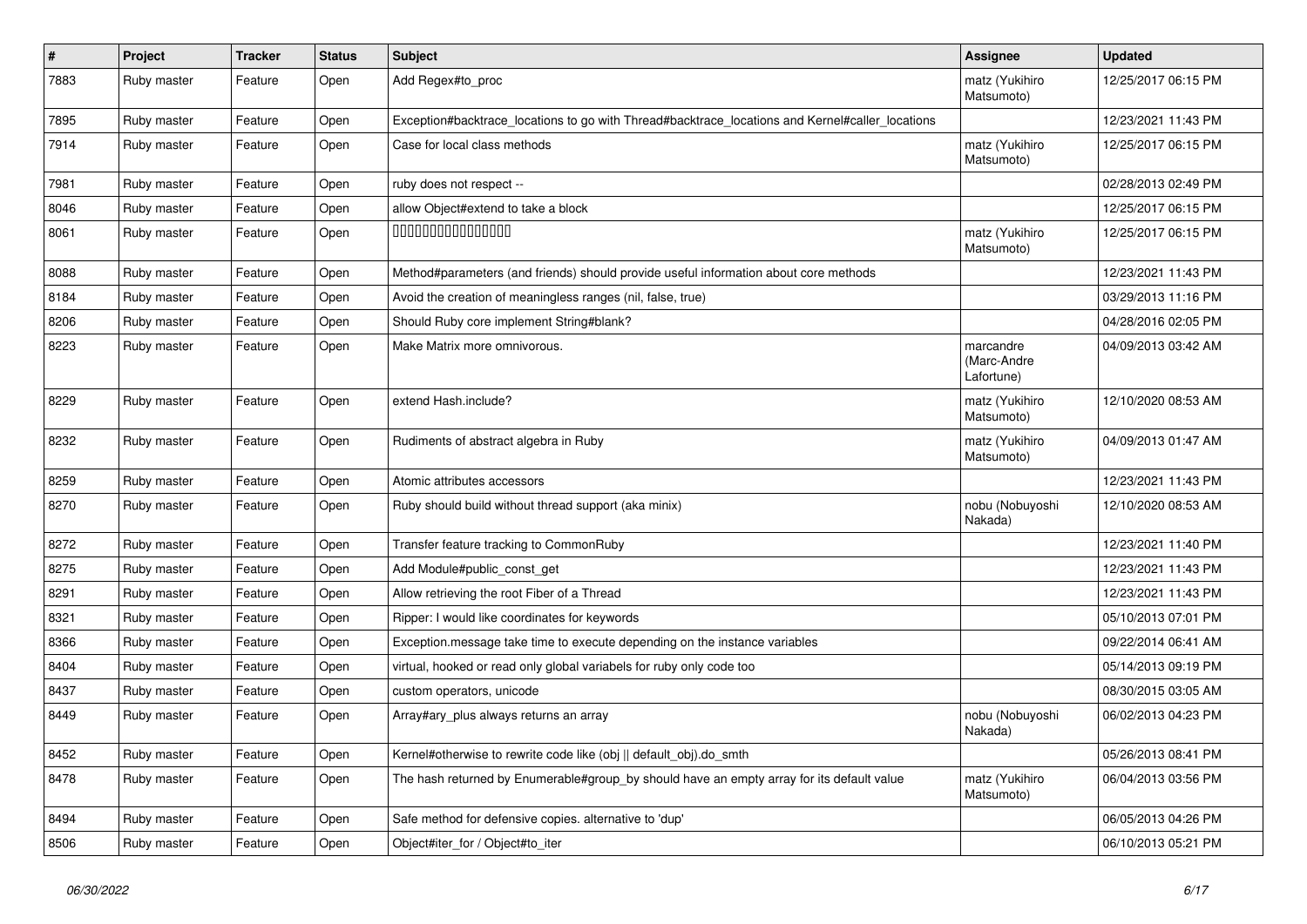| $\vert$ # | Project     | <b>Tracker</b> | <b>Status</b> | <b>Subject</b>                                                                          | <b>Assignee</b>              | <b>Updated</b>      |
|-----------|-------------|----------------|---------------|-----------------------------------------------------------------------------------------|------------------------------|---------------------|
| 8544      | Ruby master | Feature        | Open          | OpenURI should open 'file://' URIs                                                      |                              | 12/12/2015 04:30 PM |
| 8564      | Ruby master | Feature        | Open          | Extend Module#attr methods                                                              |                              | 02/05/2015 07:39 PM |
| 8566      | Ruby master | Feature        | Open          | [PATCH] Allow to configure additional preludes                                          |                              | 12/10/2014 01:13 PM |
| 8570      | Ruby master | Feature        | Open          | Better mechanisms to safely load classes concurrently                                   |                              | 12/23/2021 11:43 PM |
| 8598      | Ruby master | Feature        | Open          | Expose information whether a timezone offset has been explicitly set on DateTime object |                              | 07/03/2013 08:27 PM |
| 8614      | Ruby master | Feature        | Open          | Object#singleton class with a block                                                     |                              | 07/12/2013 10:14 AM |
| 8619      | Ruby master | Feature        | Open          | <b>Standard Profiling API</b>                                                           |                              | 12/23/2021 11:43 PM |
| 8626      | Ruby master | Feature        | Open          | Add a Set coercion method to the standard lib: Set(possible set)                        |                              | 12/23/2021 11:43 PM |
| 8635      | Ruby master | Feature        | Open          | attr_accessor with default block                                                        |                              | 12/23/2021 11:43 PM |
| 8640      | Ruby master | Feature        | Open          | Add Time#elapsed to return nanoseconds since creation                                   |                              | 12/23/2021 11:43 PM |
| 8663      | Ruby master | Feature        | Open          | Officialy alias ArgumentError to ArgError                                               | matz (Yukihiro<br>Matsumoto) | 08/09/2013 07:42 PM |
| 8681      | Ruby master | Feature        | Open          | Net::HTTP should set TCP_NODELAY for requests with body                                 |                              | 12/23/2021 11:43 PM |
| 8688      | Ruby master | Feature        | Open          | #sprintf should accept strings as keys                                                  |                              | 07/26/2013 02:33 AM |
| 8714      | Ruby master | Feature        | Open          | Non-interpolated regular expression literal                                             |                              | 08/02/2013 08:00 PM |
| 8751      | Ruby master | Feature        | Open          | Add offsets to method#source_location                                                   |                              | 12/23/2021 11:43 PM |
| 8772      | Ruby master | Feature        | Open          | Hash alias # merge, and the case for Hash and Array polymorphism                        |                              | 12/25/2017 06:15 PM |
| 8786      | Ruby master | Feature        | Open          | Process.clock_gettime(:realtime)                                                        |                              | 08/15/2013 10:33 PM |
| 8804      | Ruby master | Feature        | Open          | ONCE syntax                                                                             | matz (Yukihiro<br>Matsumoto) | 01/04/2020 08:26 PM |
| 8807      | Ruby master | Feature        | Open          | <b>Custom literals</b>                                                                  |                              | 12/10/2020 08:53 AM |
| 8827      | Ruby master | Feature        | Open          | A method that flips the receiver and the first argument                                 |                              | 08/29/2013 05:59 AM |
| 8834      | Ruby master | Feature        | Open          | Kernel#load relative                                                                    |                              | 04/18/2019 11:41 PM |
| 8848      | Ruby master | Feature        | Open          | Syntax for binary strings                                                               |                              | 12/23/2021 11:43 PM |
| 8853      | Ruby master | Feature        | Open          | Should String#sub(pattern) returns an Enumerator?                                       |                              | 07/13/2019 12:32 AM |
| 8862      | Ruby master | Feature        | Open          | getoptlong to accept user-provided commandline                                          |                              | 09/04/2013 09:53 PM |
| 8896      | Ruby master | Feature        | Open          | #tap with missing block                                                                 |                              | 12/23/2021 11:43 PM |
| 8921      | Ruby master | Feature        | Open          | Allow select, reject, etc to accept a regex                                             |                              | 04/04/2020 05:57 AM |
| 8947      | Ruby master | Feature        | Open          | make alias, alias_method, attr_* return name of the alias                               |                              | 12/23/2021 11:43 PM |
| 8961      | Ruby master | Feature        | Open          | Synchronizable module to easily wrap methods in a mutex                                 |                              | 12/23/2021 11:43 PM |
| 8967      | Ruby master | Feature        | Open          | add uninclude and unextend method                                                       |                              | 09/30/2013 02:18 PM |
| 8970      | Ruby master | Feature        | Open          | Array.zip and Array.product                                                             |                              | 09/12/2019 03:40 AM |
| 8987      | Ruby master | Feature        | Open          | map/collect extension which handles arguments                                           |                              | 01/05/2018 09:00 PM |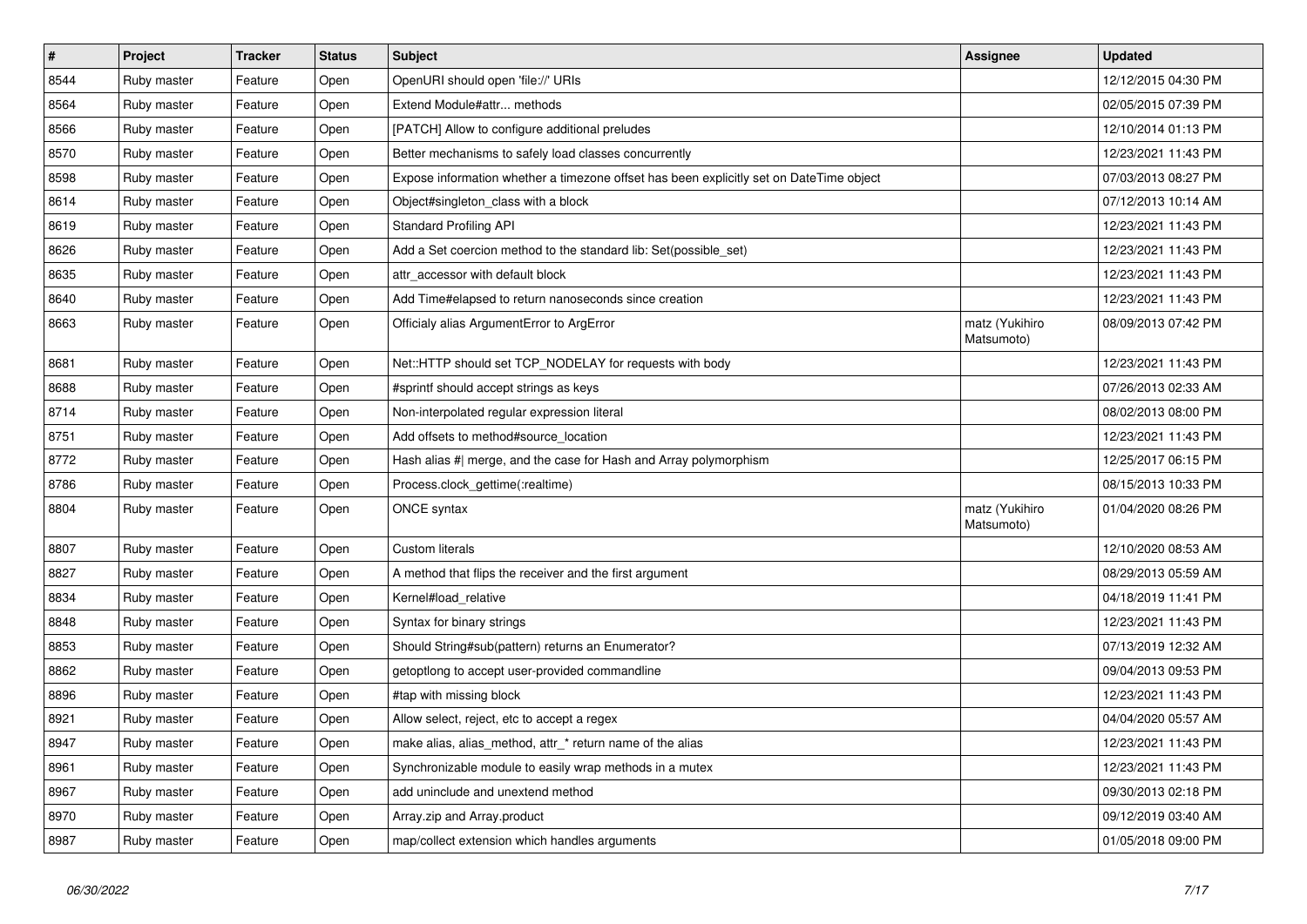| $\#$ | Project     | <b>Tracker</b> | <b>Status</b> | <b>Subject</b>                                                                                                                         | Assignee                               | <b>Updated</b>      |
|------|-------------|----------------|---------------|----------------------------------------------------------------------------------------------------------------------------------------|----------------------------------------|---------------------|
| 8994 | Ruby master | Feature        | Open          | add methods for Float to get if an NaN is quiet or not, also add class methods for Float to "generate"<br>an quiet NaN and an loud NaN |                                        | 10/21/2019 10:38 PM |
| 9043 | Ruby master | Feature        | Open          | Add String#f method as shortcut for #freeze                                                                                            | matz (Yukihiro<br>Matsumoto)           | 01/05/2018 09:00 PM |
| 9049 | Ruby master | Feature        | Open          | Shorthands (a:b, *) for inclusive indexing                                                                                             |                                        | 03/15/2018 12:26 AM |
| 9070 | Ruby master | Feature        | Open          | Introduce `---` as synonym of `end` keyword                                                                                            | matz (Yukihiro<br>Matsumoto)           | 11/02/2013 03:23 AM |
| 9095 | Ruby master | Feature        | Open          | Allow `Symbol#to proc` to take arguments                                                                                               |                                        | 11/10/2013 04:25 AM |
| 9111 | Ruby master | Feature        | Open          | Encoding-free String comparison                                                                                                        |                                        | 11/21/2013 04:35 PM |
| 9116 | Ruby master | Feature        | Open          | String#rsplit missing                                                                                                                  |                                        | 04/27/2017 10:00 AM |
| 9123 | Ruby master | Feature        | Open          | Make Numeric#nonzero? behavior consistent with Numeric#zero?                                                                           | matz (Yukihiro<br>Matsumoto)           | 06/11/2019 12:55 PM |
| 9145 | Ruby master | Feature        | Open          | Queue#pop(true) return nil if empty instead of raising ThreadError                                                                     |                                        | 01/01/2018 07:41 PM |
| 9174 | Ruby master | Feature        | Open          | value receiving block for Hash#has_key?                                                                                                |                                        | 11/29/2013 06:33 AM |
| 9185 | Ruby master | Feature        | Open          | Add alias class method or class alias functionality                                                                                    |                                        | 01/05/2018 09:00 PM |
| 9253 | Ruby master | Feature        | Open          | Regexp named match and case statement                                                                                                  |                                        | 01/05/2018 09:00 PM |
| 9260 | Ruby master | Feature        | Open          | make FileUtils.rm rf raise on errors                                                                                                   |                                        | 12/19/2013 12:27 AM |
| 9347 | Ruby master | Feature        | Open          | Accept non callable argument to detect                                                                                                 | marcandre<br>(Marc-Andre<br>Lafortune) | 01/05/2018 09:00 PM |
| 9355 | Ruby master | Feature        | Open          | Re: Rename method id to method name in TracePoint class                                                                                |                                        | 07/12/2019 03:45 AM |
| 9400 | Ruby master | Feature        | Open          | Respect constant lookup when using `raise`                                                                                             |                                        | 07/12/2019 03:36 AM |
| 9401 | Ruby master | Feature        | Open          | Yet another syntax for literal anonymous functions (lambdas)                                                                           |                                        | 12/23/2021 11:43 PM |
| 9402 | Ruby master | Feature        | Open          | A syntax to specify the default value of a hash                                                                                        |                                        | 12/23/2021 11:43 PM |
| 9445 | Ruby master | Feature        | Open          | Support emitting 1.9 Symbol keyword Hash syntax when pretty printing Hashes                                                            |                                        | 01/24/2014 06:01 AM |
| 9515 | Ruby master | Feature        | Open          | 'IO.each' and 'CSV.each'                                                                                                               |                                        | 01/04/2020 05:41 PM |
| 9522 | Ruby master | Feature        | Open          | Float("NaN"), Float("Infinity")                                                                                                        |                                        | 02/16/2014 05:36 AM |
| 9527 | Ruby master | Feature        | Open          | make Net::HTTP.get_print not only to \$stdout but to an IO as a parameter                                                              |                                        | 02/23/2014 06:04 AM |
| 9553 | Ruby master | Feature        | Open          | Make argument validation routine of a method an object                                                                                 |                                        | 02/22/2014 07:58 AM |
| 9556 | Ruby master | Feature        | Open          | Add HTTP#get block functionality to HTTP.get                                                                                           |                                        | 02/23/2014 05:53 AM |
| 9557 | Ruby master | Feature        | Open          | Enumerator#next and Enumerator#peek with argument                                                                                      |                                        | 04/11/2014 07:00 PM |
| 9585 | Ruby master | Feature        | Open          | Add Object#in? to make ruby easier to read                                                                                             |                                        | 03/15/2014 04:49 PM |
| 9590 | Ruby master | Feature        | Open          | introduce st_foreach_update and st_foreach_update_check for performance.                                                               | tarui (Masaya Tarui)                   | 01/05/2018 09:00 PM |
| 9613 | Ruby master | Feature        | Open          | Warn about unsafe ossl ciphers                                                                                                         |                                        | 09/13/2015 03:27 AM |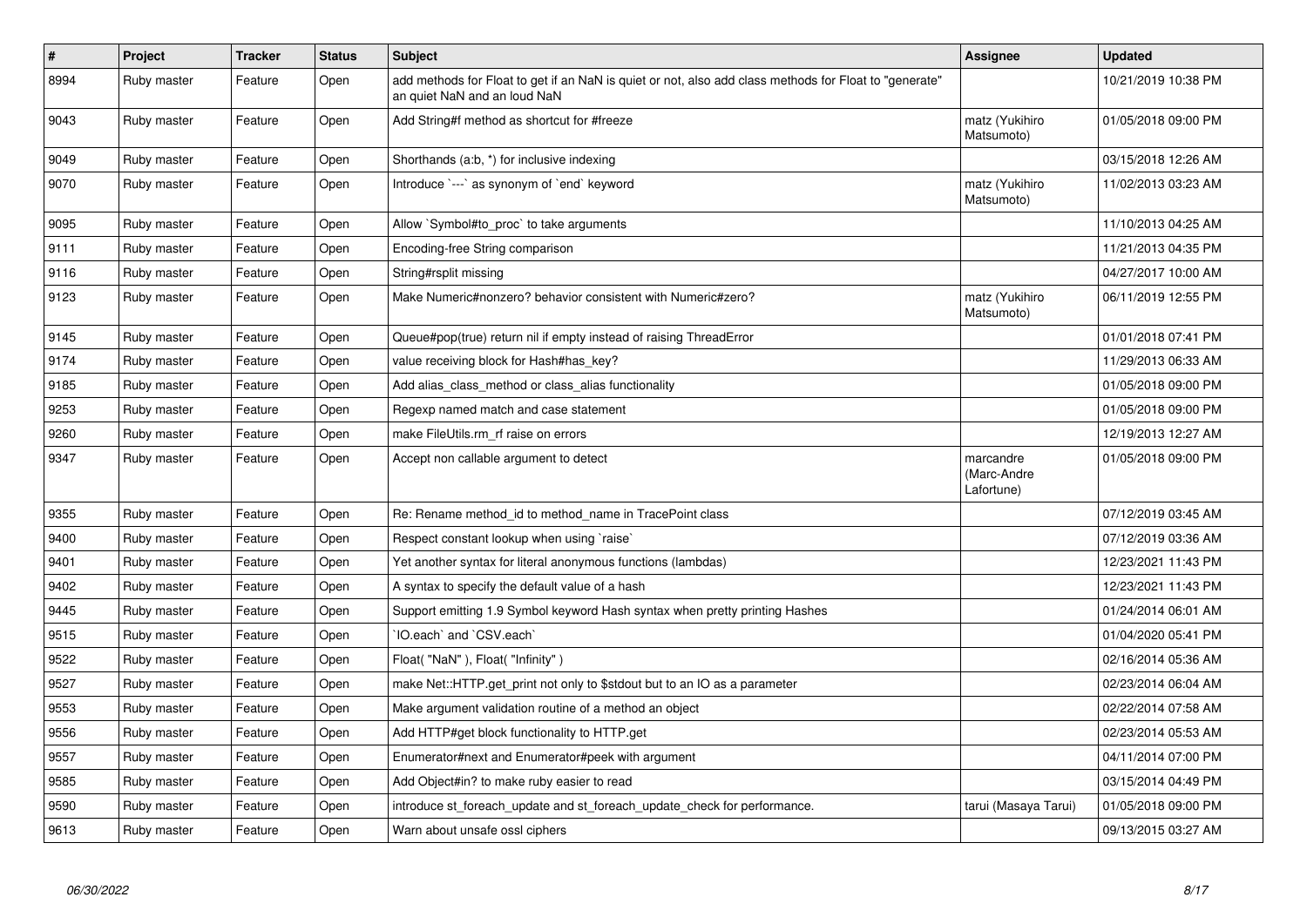| $\pmb{\#}$ | Project     | <b>Tracker</b> | <b>Status</b> | <b>Subject</b>                                                                                                                                                                    | Assignee                     | <b>Updated</b>      |
|------------|-------------|----------------|---------------|-----------------------------------------------------------------------------------------------------------------------------------------------------------------------------------|------------------------------|---------------------|
| 9614       | Ruby master | Feature        | Open          | ordering of non-Hash items which use st internally                                                                                                                                | matz (Yukihiro<br>Matsumoto) | 01/05/2018 09:00 PM |
| 9667       | Ruby master | Feature        | Open          | Optimization of FILE and dir                                                                                                                                                      |                              | 03/25/2014 04:48 AM |
| 9686       | Ruby master | Feature        | Open          | Syntax for symbols used in hashes                                                                                                                                                 |                              | 12/23/2021 11:43 PM |
| 9704       | Ruby master | Feature        | Open          | Refinements as files instead of modules                                                                                                                                           | matz (Yukihiro<br>Matsumoto) | 10/11/2016 06:36 PM |
| 9725       | Ruby master | Feature        | Open          | Do not inspect NameError target object unless verbose                                                                                                                             |                              | 05/08/2015 02:18 AM |
| 9779       | Ruby master | Feature        | Open          | Add Module#descendents                                                                                                                                                            |                              | 01/05/2018 09:00 PM |
| 9784       | Ruby master | Feature        | Open          | Alias URI#merge to URI#join                                                                                                                                                       |                              | 04/29/2014 05:42 AM |
| 9804       | Ruby master | Feature        | Open          | File::CREATE as a synonym for File::CREAT                                                                                                                                         |                              | 12/23/2021 11:43 PM |
| 9807       | Ruby master | Feature        | Open          | String.new with block                                                                                                                                                             |                              | 05/07/2014 05:54 AM |
| 9853       | Ruby master | Feature        | Open          | Please consider quoted generation of hash like in %h( foo bar bee blaa )                                                                                                          |                              | 05/19/2014 04:43 PM |
| 9871       | Ruby master | Feature        | Open          | load a ruby library which doesn't have extension                                                                                                                                  |                              | 05/28/2014 10:07 AM |
| 9887       | Ruby master | Feature        | Open          | Add uninclude please                                                                                                                                                              |                              | 05/31/2014 01:33 PM |
| 9909       | Ruby master | Feature        | Open          | why shouldn't constant lookup check the nesting of module's name                                                                                                                  |                              | 06/07/2014 02:18 AM |
| 9918       | Ruby master | Feature        | Open          | Exception#cause should be shown in output and #inspect                                                                                                                            |                              | 07/13/2015 02:32 PM |
| 9929       | Ruby master | Feature        | Open          | add with_default method to Hash                                                                                                                                                   |                              | 06/11/2014 12:08 AM |
| 9941       | Ruby master | Feature        | Open          | Issue a warning when `module` or `class` keyword causes re-initialization of a constant that will<br>become the module/class name, instead of creating/reopening the module/class |                              | 12/23/2021 11:43 PM |
| 9947       | Ruby master | Feature        | Open          | Make `Object#send` and `Object#method` private                                                                                                                                    |                              | 12/23/2021 11:43 PM |
| 9953       | Ruby master | Feature        | Open          | set trace func values which could be frozen or symbols                                                                                                                            |                              | 06/19/2014 10:44 PM |
| 9992       | Ruby master | Feature        | Open          | Access Modifiers (Internal Interfaces)                                                                                                                                            |                              | 12/18/2017 03:04 PM |
| 10000      | Ruby master | Feature        | Open          | format width and precision with symbol hash                                                                                                                                       |                              | 07/01/2014 01:25 AM |
| 10051      | Ruby master | Feature        | Open          | nbsp isn't remove with trim                                                                                                                                                       |                              | 07/17/2014 08:02 AM |
| 10152      | Ruby master | Feature        | Open          | String#strip doesn't remove non-breaking space                                                                                                                                    |                              | 04/12/2015 07:36 PM |
| 10168      | Ruby master | Feature        | Open          | Native Object#inspect method should single quote strings that don't need to be double quoted                                                                                      |                              | 01/01/2016 08:27 PM |
| 10175      | Ruby master | Feature        | Open          | There's no reason to prefer Proc.new over Kernel#proc anymore                                                                                                                     |                              | 11/10/2014 11:07 PM |
| 10176      | Ruby master | Feature        | Open          | Document how to perform net/http calls in parallel                                                                                                                                |                              | 08/27/2014 10:46 PM |
| 10177      | Ruby master | Feature        | Open          | Hash#has key? and Hash#has value? should be deprecated                                                                                                                            |                              | 09/19/2014 06:01 PM |
| 10179      | Ruby master | Feature        | Open          | Net::HTTP::Get.new("https://google.com").basic_auth(user_name, password) should throw exception<br>stating the need to set use_ssl to true                                        |                              | 09/13/2015 03:25 AM |
| 10181      | Ruby master | Feature        | Open          | New method File.openat()                                                                                                                                                          |                              | 10/22/2015 12:12 PM |
| 10183      | Ruby master | Feature        | Open          | An alternative name for method `class`                                                                                                                                            |                              | 10/31/2017 11:42 AM |
| 10215      | Ruby master | Feature        | Open          | prohibit subclassing for classes without allocator in Ruby                                                                                                                        |                              | 09/08/2014 07:29 AM |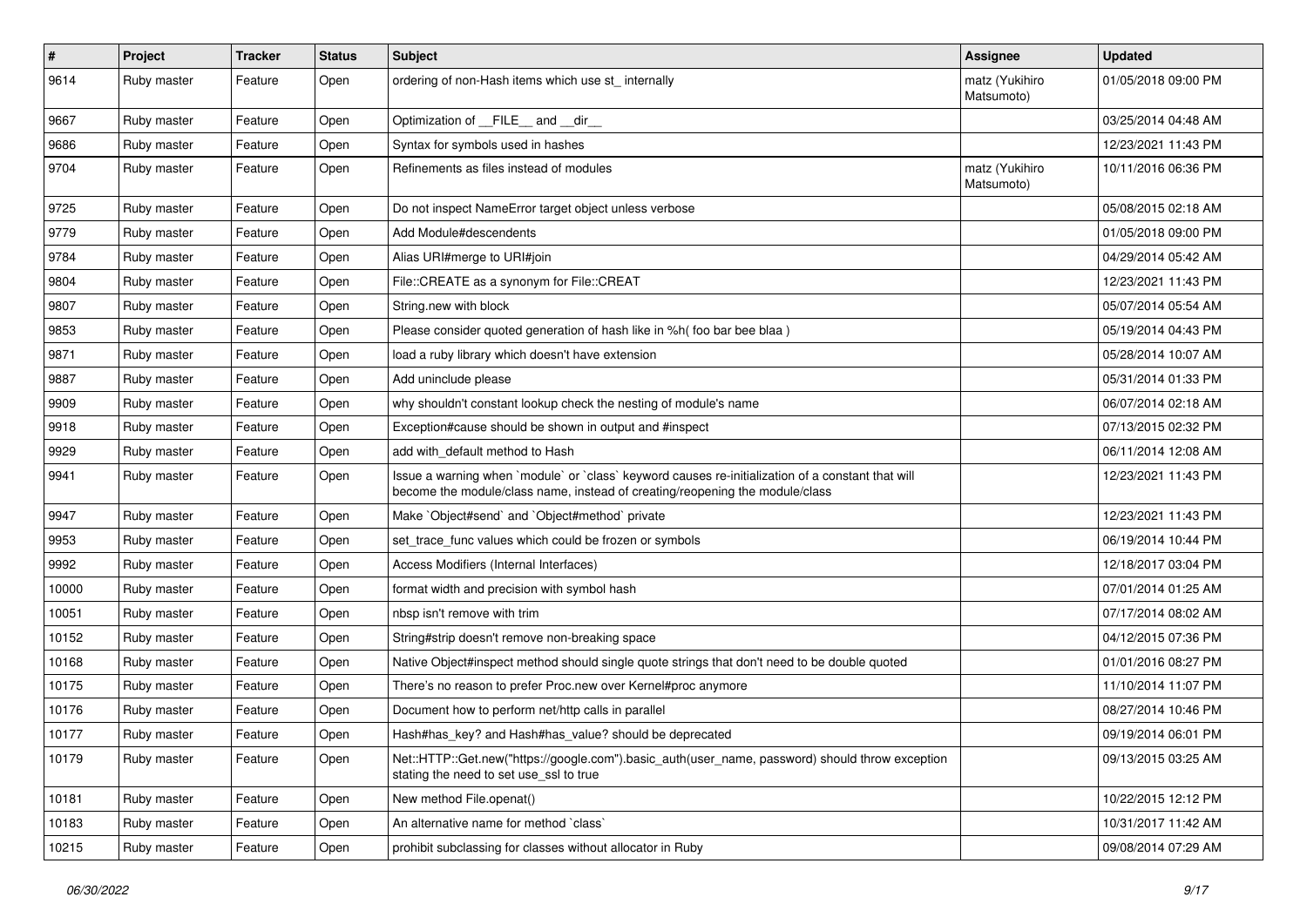| $\vert$ # | Project     | <b>Tracker</b> | <b>Status</b> | Subject                                                                                      | <b>Assignee</b>              | <b>Updated</b>      |
|-----------|-------------|----------------|---------------|----------------------------------------------------------------------------------------------|------------------------------|---------------------|
| 10217     | Ruby master | Feature        | Open          | Dir constructor similar to Pathname constructor                                              |                              | 12/23/2021 11:43 PM |
| 10225     | Ruby master | Feature        | Open          | [PATCH] *math.c: New method Math.normcdf                                                     |                              | 01/05/2018 09:01 PM |
| 10237     | Ruby master | Feature        | Open          | Transform all elements of one Encoding into another Encoding for Array and Hash              |                              | 01/05/2018 09:01 PM |
| 10238     | Ruby master | Feature        | Open          | todo: remove dependency on malloc_usable_size                                                | ko1 (Koichi Sasada)          | 12/10/2020 09:20 AM |
| 10251     | Ruby master | Feature        | Open          | URI: Support wildcards (globbing) in no_proxy                                                |                              | 12/16/2015 05:22 AM |
| 10255     | Ruby master | Feature        | Open          | Math.log: check domain of base argument                                                      |                              | 01/27/2015 02:32 AM |
| 10273     | Ruby master | Feature        | Open          | Immutable Ruby                                                                               |                              | 12/23/2021 11:43 PM |
| 10287     | Ruby master | Feature        | Open          | rename COLON3 to COLON2_HEAD.                                                                | matz (Yukihiro<br>Matsumoto) | 07/27/2021 09:34 AM |
| 10305     | Ruby master | Feature        | Open          | Method for resolving all autoload statements / Add warning on autoload when used with chroot |                              | 09/29/2014 02:05 PM |
| 10308     | Ruby master | Feature        | Open          | Pipes in Ruby                                                                                |                              | 09/30/2014 11:21 PM |
| 10318     | Ruby master | Feature        | Open          | [PATCH 0/n] Let underscore be positionally matched arg to omit binding obvious variable.     |                              | 12/10/2020 08:53 AM |
| 10320     | Ruby master | Feature        | Open          | require into module                                                                          |                              | 06/10/2021 08:15 AM |
| 10327     | Ruby master | Feature        | Open          | Bool/False/True module for $'=-$                                                             |                              | 10/15/2014 02:42 PM |
| 10328     | Ruby master | Feature        | Open          | [PATCH] make OPT_SUPPORT_JOKE a proper VM option                                             | normalperson (Eric<br>Wong)  | 01/05/2018 09:01 PM |
| 10331     | Ruby master | Feature        | Open          | String#to_r to recognize negative denominators                                               |                              | 10/06/2014 02:44 PM |
| 10332     | Ruby master | Feature        | Open          | Rational literal for mixed fractions                                                         |                              | 10/06/2014 02:55 PM |
| 10343     | Ruby master | Feature        | Open          | Postfix notations for `when` and `else` inside `case` statement                              |                              | 10/08/2014 05:25 PM |
| 10366     | Ruby master | Feature        | Open          | New inspection form for rational                                                             |                              | 10/11/2014 12:50 AM |
| 10370     | Ruby master | Feature        | Open          | [PATCH] We don't need to check whether rb_block_call exists                                  |                              | 01/29/2019 06:46 PM |
| 10371     | Ruby master | Feature        | Open          | Use Thread#handle_interrupt in MonitorMixin                                                  |                              | 12/23/2021 11:43 PM |
| 10378     | Ruby master | Feature        | Open          | [PATCH 0/3] It's better (1 + 0i).real? return true                                           |                              | 01/05/2018 09:01 PM |
| 10386     | Ruby master | Feature        | Open          | [PATCH 3/3] There is little possibility of using m_sqrt at complex.c                         |                              | 11/10/2014 11:10 PM |
| 10391     | Ruby master | Feature        | Open          | Provide %eISO-8859-1'string \xAA literal' string literals with explicit encoding             |                              | 10/28/2014 10:27 AM |
| 10404     | Ruby master | Feature        | Open          | Allow individual finalizers to be removed with ObjectSpace.undefine_finalizer                | matz (Yukihiro<br>Matsumoto) | 10/20/2014 08:14 AM |
| 10423     | Ruby master | Feature        | Open          | [PATCH] opt_str_lit*: avoid literal string allocations                                       | ko1 (Koichi Sasada)          | 01/05/2018 09:01 PM |
| 10425     | Ruby master | Feature        | Open          | A predicate method to tell if a number is near another                                       |                              | 10/26/2014 01:47 AM |
| 10426     | Ruby master | Feature        | Open          | A predicate to express congruence                                                            |                              | 11/14/2014 02:11 AM |
| 10455     | Ruby master | Feature        | Open          | [PATCH 0/n] Combine interface for creating new matrix                                        |                              | 10/29/2014 10:17 PM |
| 10473     | Ruby master | Feature        | Open          | Change Date#to datetime to use local time                                                    |                              | 07/23/2021 07:08 PM |
| 10474     | Ruby master | Feature        | Open          | [PATCH 1/1] Refactoring math.c (Combined some macros into one macro)                         |                              | 11/10/2014 10:29 PM |
| 10477     | Ruby master | Feature        | Open          | Implicit interfaces                                                                          |                              | 12/23/2021 11:43 PM |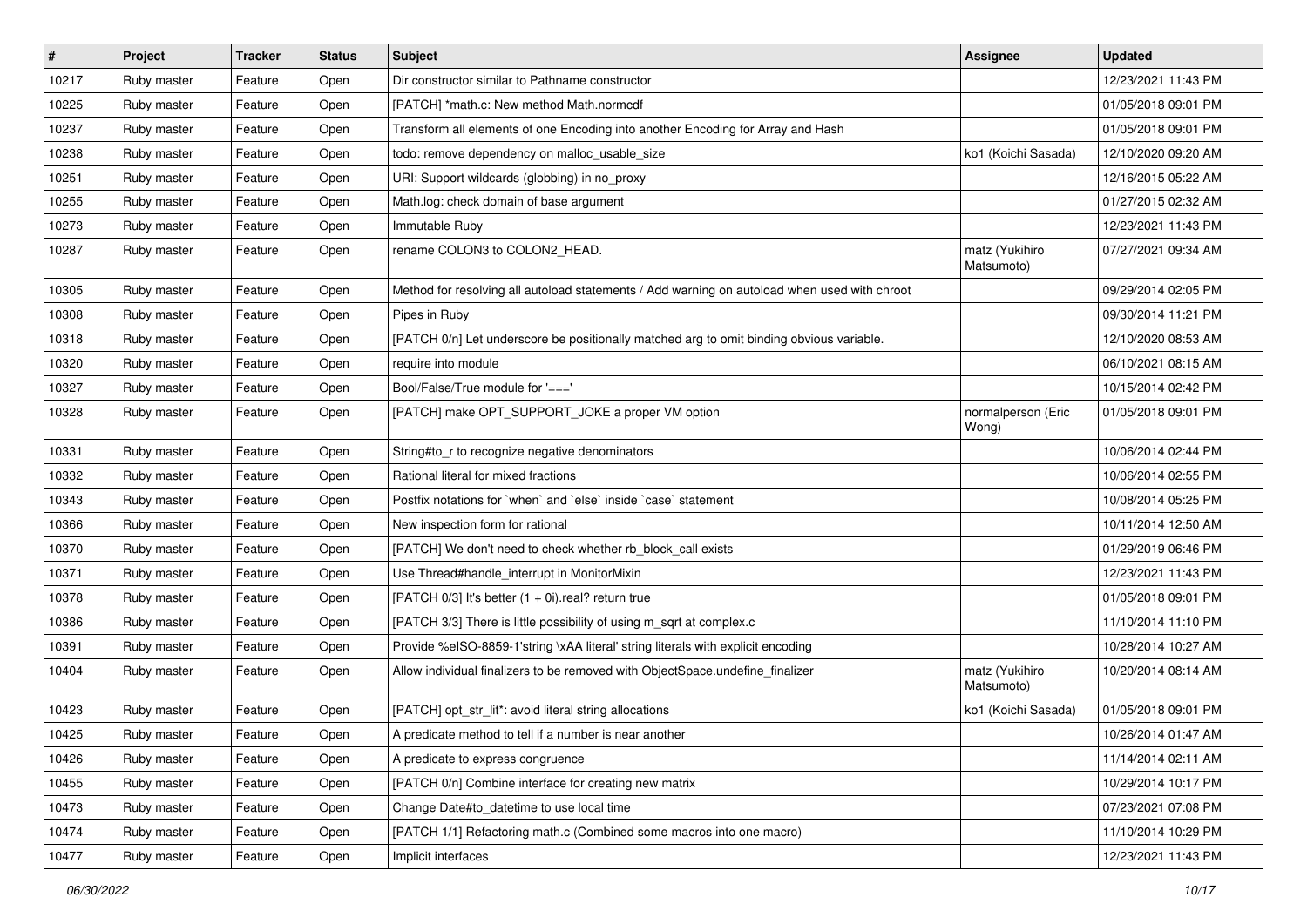| $\vert$ # | Project     | <b>Tracker</b> | <b>Status</b> | <b>Subject</b>                                                                              | Assignee                     | <b>Updated</b>      |
|-----------|-------------|----------------|---------------|---------------------------------------------------------------------------------------------|------------------------------|---------------------|
| 10489     | Ruby master | Feature        | Open          | Add inherit method for clearer and multiple inheritance                                     | matz (Yukihiro<br>Matsumoto) | 12/10/2020 08:53 AM |
| 10498     | Ruby master | Feature        | Open          | Make `loop` yield a counter                                                                 | matz (Yukihiro<br>Matsumoto) | 01/05/2018 09:01 PM |
| 10503     | Ruby master | Feature        | Open          | introduce InvalidPercentEncoding error for failed URI parsing                               |                              | 01/05/2018 09:01 PM |
| 10505     | Ruby master | Feature        | Open          | [PATCH 2/n] DDDDDDDD./Object#eql? with block. (ja/en)                                       |                              | 11/13/2014 05:52 PM |
| 10519     | Ruby master | Feature        | Open          | <b>TLS Renegotiation</b>                                                                    |                              | 09/13/2015 03:29 AM |
| 10528     | Ruby master | Feature        | Open          | Allow line breaks instead of commas in arrays, hashes, argument lists, etc.                 |                              | 12/23/2021 11:43 PM |
| 10548     | Ruby master | Feature        | Open          | remove callcc (Callcc is now going obsoleted. Please use Fiber.)                            |                              | 04/18/2022 09:07 AM |
| 10549     | Ruby master | Feature        | Open          | Deprecate each_with_index and each_with_object in favor of with_index and with_object       | matz (Yukihiro<br>Matsumoto) | 07/27/2021 11:09 AM |
| 10552     | Ruby master | Feature        | Open          | [PATCH] Add Enumerable#frequencies and Enumerable#relative_frequencies                      |                              | 11/30/2014 11:56 AM |
| 10561     | Ruby master | Feature        | Open          | Improve function of Thread::Backtrace::Location #path and #absolute_path                    |                              | 09/24/2020 09:39 AM |
| 10574     | Ruby master | Feature        | Open          | Add String#Ichomp and String.Ichomp!                                                        | matz (Yukihiro<br>Matsumoto) | 12/15/2014 04:34 PM |
| 10585     | Ruby master | Feature        | Open          | struct: speedup struct.attr = $v$ for first 10 attributes and struct[:attr] for big structs |                              | 06/30/2015 08:18 PM |
| 10589     | Ruby master | Feature        | Open          | [TracePoint API] Make THREAD_{BEGIN, END} events return some context information            |                              | 12/11/2014 04:27 PM |
| 10602     | Ruby master | Feature        | Open          | Support multithreaded profiling                                                             |                              | 07/09/2019 01:24 AM |
| 10634     | Ruby master | Feature        | Open          | Baselining with Benchmark                                                                   |                              | 12/23/2021 11:43 PM |
| 10645     | Ruby master | Feature        | Open          | Consider adding support of .first to MatchData object like MatchData[0]                     |                              | 12/25/2014 06:50 AM |
| 10658     | Ruby master | Feature        | Open          | ThreadGroup local variables                                                                 |                              | 01/28/2016 07:20 AM |
| 10663     | Ruby master | Feature        | Open          | Consider adding support for String input to File. methods                                   |                              | 01/05/2015 12:47 AM |
| 10683     | Ruby master | Feature        | Open          | fix inconsistent behavior of Kernel.Hash()                                                  |                              | 01/02/2015 06:00 AM |
| 10701     | Ruby master | Feature        | Open          | Class: Array 2 New methods                                                                  |                              | 01/08/2015 07:21 AM |
| 10726     | Ruby master | Feature        | Open          | [PATCH 4/4] * New methods: Set#power                                                        |                              | 01/28/2015 07:48 AM |
| 10728     | Ruby master | Feature        | Open          | Warning for Fixnum#size to use RbConfig::SIZEOF['long']                                     |                              | 01/11/2015 04:23 PM |
| 10729     | Ruby master | Feature        | Open          | Array method to subtract in place                                                           |                              | 01/11/2015 02:29 PM |
| 10755     | Ruby master | Feature        | Open          | Use rb_define_alias instead of rb_define_method for rb_cHash                                |                              | 07/27/2021 11:09 AM |
| 10770     | Ruby master | Feature        | Open          | chr and ord behavior for ill-formed byte sequences and surrogate code points                |                              | 01/22/2015 10:19 AM |
| 10793     | Ruby master | Feature        | Open          | Infrastructure/Release-Management: Sign releases                                            |                              | 02/12/2016 09:20 PM |
| 10829     | Ruby master | Feature        | Open          | Add to_proc method to the Array class                                                       |                              | 12/23/2021 11:43 PM |
| 10851     | Ruby master | Feature        | Open          | Introduce Regexp#fetch                                                                      |                              | 02/13/2015 11:15 AM |
| 10863     | Ruby master | Feature        | Open          | allow protected class methods to be callable from instance methods                          |                              | 04/01/2015 06:11 PM |
| 10869     | Ruby master | Feature        | Open          | Add support for option to pre-compile Ruby files                                            |                              | 02/23/2015 11:08 AM |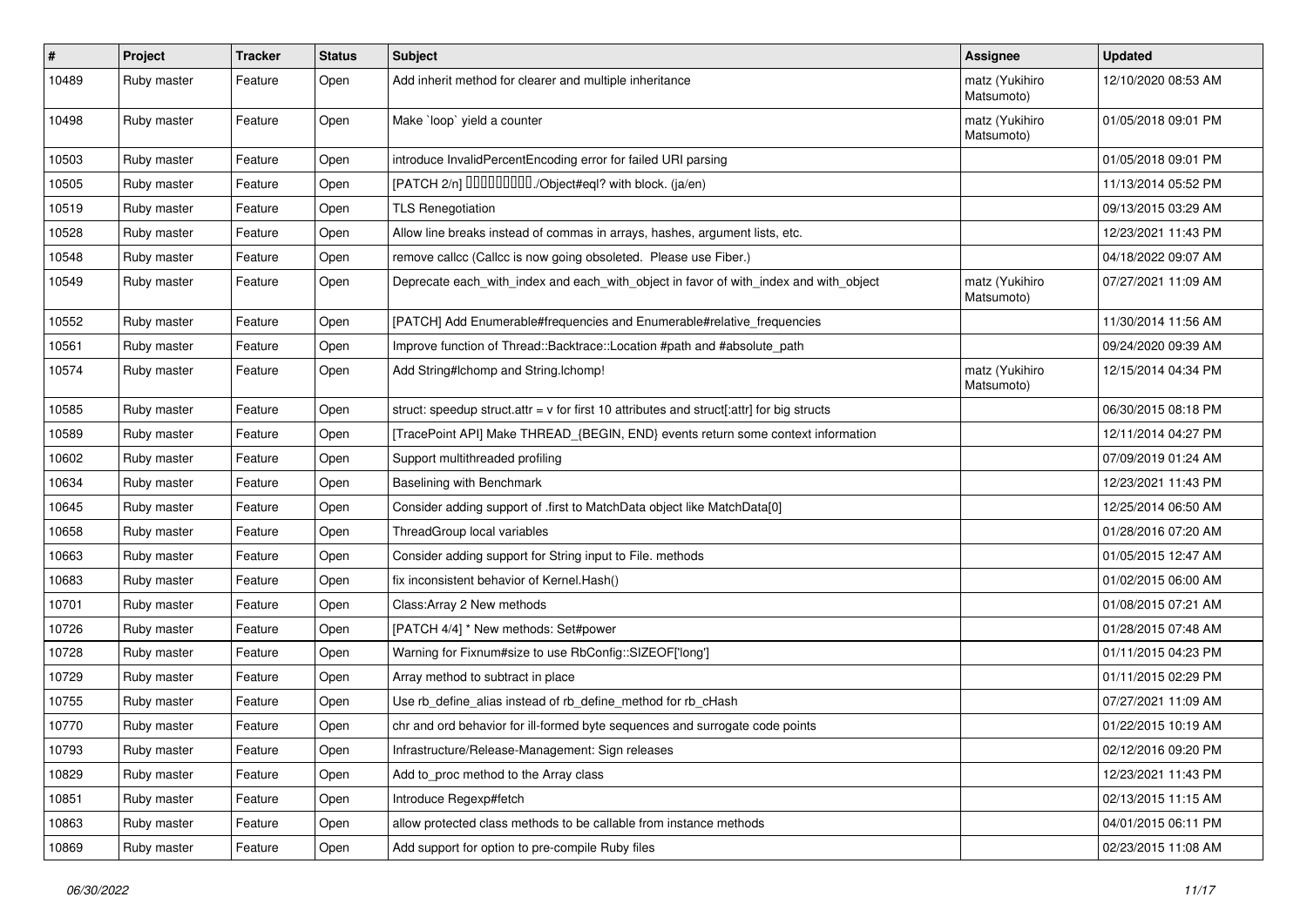| #     | Project     | <b>Tracker</b> | <b>Status</b> | Subject                                                                                        | Assignee                     | <b>Updated</b>      |
|-------|-------------|----------------|---------------|------------------------------------------------------------------------------------------------|------------------------------|---------------------|
| 10879 | Ruby master | Feature        | Open          | UnboundMethod#to_proc                                                                          |                              | 02/21/2015 07:56 PM |
| 10882 | Ruby master | Feature        | Open          | Provide Levenshtein distance implementation as part of stdlib                                  |                              | 02/26/2015 03:56 PM |
| 10927 | Ruby master | Feature        | Open          | [PATCH] Add default empty string to string replacements                                        |                              | 03/04/2015 10:49 AM |
| 10932 | Ruby master | Feature        | Open          | Enabling allocation tracing as early as possible                                               | ko1 (Koichi Sasada)          | 06/13/2015 07:54 AM |
| 10949 | Ruby master | Feature        | Open          | Time is WB unprotected                                                                         |                              | 07/23/2015 05:55 PM |
| 11026 | Ruby master | Feature        | Open          | How atomic should dynamic regexp with "once" flag be?                                          |                              | 12/23/2021 11:43 PM |
| 11100 | Ruby master | Feature        | Open          | Permit multiple captures with String[Regexp, ]                                                 |                              | 01/24/2016 08:42 AM |
| 11122 | Ruby master | Feature        | Open          | exception-free non-blocking Queue/SizedQueue operations                                        | matz (Yukihiro<br>Matsumoto) | 05/06/2015 08:53 PM |
| 11129 | Ruby master | Feature        | Open          | block-level hash destructuring only works for the last argument                                |                              | 07/07/2019 05:11 AM |
| 11148 | Ruby master | Feature        | Open          | Add a way to require files, but not raise an exception when the file isn't found               |                              | 05/13/2015 05:57 PM |
| 11181 | Ruby master | Feature        | Open          | Add a line directive to Ruby                                                                   | matz (Yukihiro<br>Matsumoto) | 01/26/2016 02:04 AM |
| 11262 | Ruby master | Feature        | Open          | Make more objects behave like "Functions"                                                      |                              | 12/28/2019 09:47 PM |
| 11273 | Ruby master | Feature        | Open          | [PATCH] Make it possible to `load` from a FIFO file                                            |                              | 07/23/2019 05:45 PM |
| 11292 | Ruby master | Feature        | Open          | objspace: Dump type of special consts                                                          | tmm1 (Aman Karmani)          | 06/22/2015 04:22 AM |
| 11299 | Ruby master | Feature        | Open          | [PATCH] use Array instead of custom struct for generic ivars                                   | normalperson (Eric<br>Wong)  | 06/24/2015 12:38 AM |
| 11305 | Ruby master | Feature        | Open          | [ipaddr] include the IP address in question within the InvalidAddressError exception message   |                              | 06/25/2015 04:25 AM |
| 11307 | Ruby master | Feature        | Open          | exception-free non-blocking Queue#pop                                                          | matz (Yukihiro<br>Matsumoto) | 06/25/2015 11:06 PM |
| 11309 | Ruby master | Feature        | Open          | Iterator over string matches                                                                   |                              | 07/01/2015 08:35 AM |
| 11312 | Ruby master | Feature        | Open          | Add Resolv::DNS::Resource::IN::SPF                                                             | akr (Akira Tanaka)           | 07/01/2015 03:26 AM |
| 11315 | Ruby master | Feature        | Open          | [PATCH] Add Array#^ for parity with other set-like operations.                                 |                              | 06/29/2015 05:05 AM |
| 11323 | Ruby master | Feature        | Open          | Documentation update on how uniq works / guarantee of order                                    |                              | 07/02/2015 03:34 AM |
| 11347 | Ruby master | Feature        | Open          | Errors with cause not reported properly to console                                             |                              | 07/15/2015 04:39 PM |
| 11361 | Ruby master | Feature        | Open          | proposal for easy method to nil-guard for generated variable name.                             |                              | 02/21/2016 12:01 PM |
| 11373 | Ruby master | Feature        | Open          | Add command line option to query valid values for --dump                                       |                              | 07/27/2021 11:09 AM |
| 11388 | Ruby master | Feature        | Open          | <b>SMTP Service Extension for Delivery Status Notifications</b>                                |                              | 02/06/2018 11:37 AM |
| 11390 | Ruby master | Feature        | Open          | Allow symbols starting with numbers                                                            | matz (Yukihiro<br>Matsumoto) | 08/14/2015 05:23 AM |
| 11415 | Ruby master | Feature        | Open          | autoload with a Proc                                                                           |                              | 10/21/2015 08:38 PM |
| 11428 | Ruby master | Feature        | Open          | system/exec/etc. should to_s their argument to restore Pathname functionality as it was in 1.8 |                              | 11/06/2016 02:17 AM |
| 11429 | Ruby master | Feature        | Open          | Local variable assignment via regex ===                                                        |                              | 08/10/2015 11:26 PM |
| 11431 | Ruby master | Feature        | Open          | [PATCH] rb_parser_compile_*: remove volatile arg                                               |                              | 07/27/2021 07:27 AM |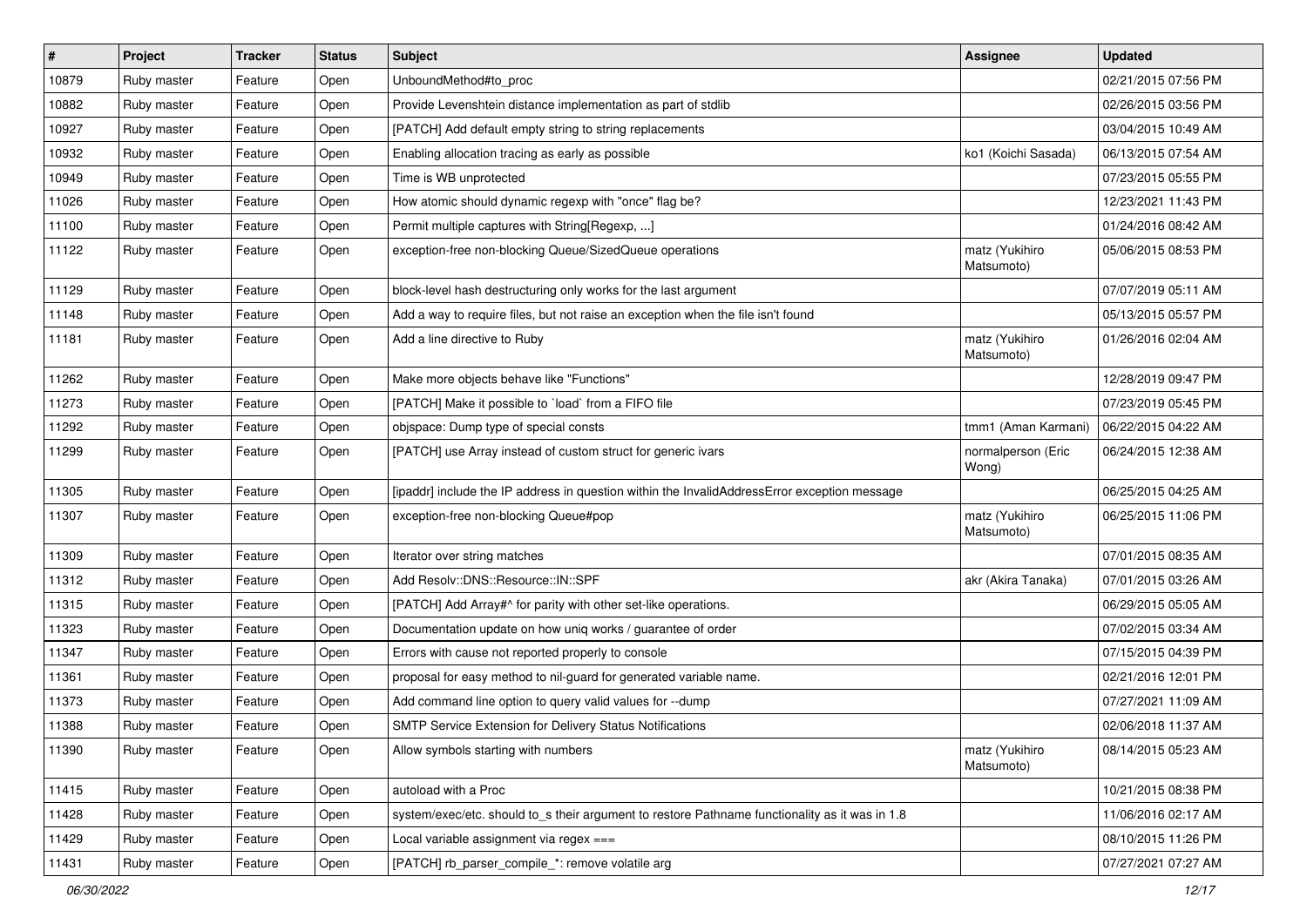| $\sharp$ | Project     | <b>Tracker</b> | <b>Status</b> | Subject                                                                                                               | Assignee                     | <b>Updated</b>      |
|----------|-------------|----------------|---------------|-----------------------------------------------------------------------------------------------------------------------|------------------------------|---------------------|
| 11446    | Ruby master | Feature        | Open          | Possible work around for the requirement to supplying arguments like this: .map(&:method,<br><arguments>)</arguments> |                              | 08/14/2015 04:40 PM |
| 11475    | Ruby master | Feature        | Open          | <b>AST</b> transforms                                                                                                 |                              | 08/21/2015 11:14 AM |
| 11500    | Ruby master | Feature        | Open          | [RFC] rename Queue to UnboundedQueue                                                                                  |                              | 07/19/2021 07:48 AM |
| 11507    | Ruby master | Feature        | Open          | Net::HTTP should use TCP_CORK or TCP_NOPUSH to avoid fragmenting packets                                              |                              | 09/04/2015 09:47 AM |
| 11517    | Ruby master | Feature        | Open          | Queue enhancement - conditional pop                                                                                   | matz (Yukihiro<br>Matsumoto) | 09/17/2015 09:02 PM |
| 11518    | Ruby master | Feature        | Open          | Queue enhancement - promote! and promote_all!                                                                         | matz (Yukihiro<br>Matsumoto) | 09/17/2015 08:40 PM |
| 11539    | Ruby master | Feature        | Open          | Support explicit declaration of volatile instance variables                                                           |                              | 01/26/2021 03:30 PM |
| 11550    | Ruby master | Feature        | Open          | Current behaviour of super() is dangerous in the presence of more than one included modules.                          |                              | 01/20/2016 08:44 AM |
| 11577    | Ruby master | Feature        | Open          | Add encodeURIComponent compatible API for URI                                                                         |                              | 10/09/2015 01:40 PM |
| 11583    | Ruby master | Feature        | Open          | Add File#unlink                                                                                                       |                              | 10/12/2015 05:40 AM |
| 11588    | Ruby master | Feature        | Open          | Implement structured warnings                                                                                         |                              | 12/06/2015 08:48 PM |
| 11597    | Ruby master | Feature        | Open          | Add Linux-specific setfsuid(2)/setfsgid(2)                                                                            |                              | 10/15/2015 10:08 PM |
| 11599    | Ruby master | Feature        | Open          | Dump entries of hash in ObjectSpace                                                                                   | tmm1 (Aman Karmani)          | 11/24/2015 05:52 PM |
| 11627    | Ruby master | Feature        | Open          | make `nonzero` an alias of `nonzero?`                                                                                 | matz (Yukihiro<br>Matsumoto) | 12/23/2021 11:43 PM |
| 11629    | Ruby master | Feature        | Open          | Implement Enhanced Mail System Status Codes (rfc1893)                                                                 |                              | 10/28/2015 10:38 AM |
| 11630    | Ruby master | Feature        | Open          | possibility to serialize Proc or Lambda                                                                               |                              | 11/23/2015 01:34 PM |
| 11634    | Ruby master | Feature        | Open          | [PATCH] variable.c (rb_global_tbl): convert to id_table                                                               |                              | 10/29/2015 08:11 PM |
| 11660    | Ruby master | Feature        | Open          | a falsy value (similar to js undefined) that facilitates forwarding of default arguments                              |                              | 11/05/2019 07:33 PM |
| 11665    | Ruby master | Feature        | Open          | Support nested functions for better code organization                                                                 |                              | 11/16/2016 03:06 PM |
| 11670    | Ruby master | Feature        | Open          | Show warning to make nested def obsolete                                                                              | nobu (Nobuyoshi<br>Nakada)   | 11/09/2015 07:40 AM |
| 11690    | Ruby master | Feature        | Open          | Update Hash during multiple assignment                                                                                |                              | 12/10/2015 12:26 PM |
| 11694    | Ruby master | Feature        | Open          | Numeric#nonpositive?, nonnegative?                                                                                    |                              | 11/16/2015 12:56 AM |
| 11700    | Ruby master | Feature        | Open          | positive flags for reverse lookup to socket                                                                           |                              | 11/17/2015 02:48 AM |
| 11710    | Ruby master | Feature        | Open          | [PATCH] Replace Set#merge with Set#merge! and make Set#merge non-mutating.                                            | knu (Akinori MUSHA)          | 11/18/2015 07:28 PM |
| 11723    | Ruby master | Feature        | Open          | CGI library should give access to raw request body                                                                    |                              | 11/20/2015 07:06 PM |
| 11735    | Ruby master | Feature        | Open          | Porting String#squish and String#squish! from Ruby on Rails' Active Support                                           | matz (Yukihiro<br>Matsumoto) | 06/24/2016 08:02 AM |
| 11781    | Ruby master | Feature        | Open          | Would it be possible to alias .prepend() towards .unshift() for class Array by default?                               |                              | 12/09/2015 12:46 PM |
| 11786    | Ruby master | Feature        | Open          | [PATCH] micro-optimize case dispatch even harder                                                                      |                              | 12/09/2015 09:58 AM |
| 11796    | Ruby master | Feature        | Open          | [PATCH] Refactor reduce call get_stat()                                                                               |                              | 12/09/2015 02:33 PM |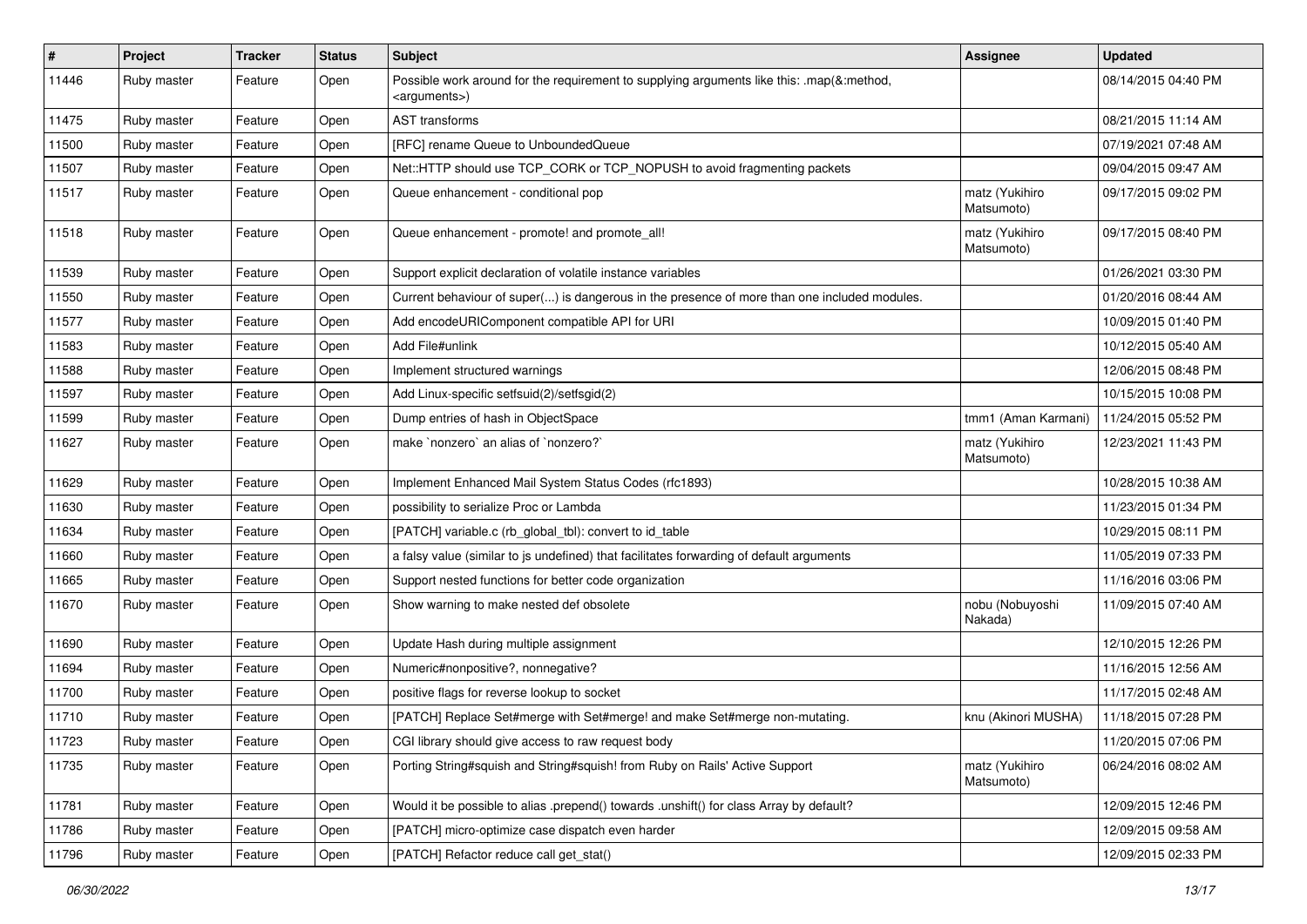| #     | Project     | <b>Tracker</b> | <b>Status</b> | Subject                                                                                                                                     | Assignee                     | <b>Updated</b>      |
|-------|-------------|----------------|---------------|---------------------------------------------------------------------------------------------------------------------------------------------|------------------------------|---------------------|
| 11815 | Ruby master | Feature        | Open          | Proposal for method `Array#difference`                                                                                                      |                              | 07/20/2020 11:34 PM |
| 11817 | Ruby master | Feature        | Open          | map.parallel                                                                                                                                |                              | 12/15/2015 04:28 AM |
| 11868 | Ruby master | Feature        | Open          | Proposal for RubyVM::InstructionSequence.compile to return an object containing the syntax error<br>information currently written to STDERR |                              | 04/21/2016 05:49 AM |
| 11882 | Ruby master | Feature        | Open          | Map or NamedMap                                                                                                                             | matz (Yukihiro<br>Matsumoto) | 01/17/2021 01:31 PM |
| 11917 | Ruby master | Feature        | Open          | Add Range#length as an alias for size                                                                                                       |                              | 01/30/2016 07:01 AM |
| 11923 | Ruby master | Feature        | Open          | Put Struct accessors into separate module to allow redefining them in Struct.new's block                                                    |                              | 05/17/2016 06:37 AM |
| 11927 | Ruby master | Feature        | Open          | Return value for `Module#include` and `Module#prepend`                                                                                      |                              | 09/02/2020 12:40 AM |
| 11939 | Ruby master | Feature        | Open          | Syntax sugar to apply a method replace a variable                                                                                           |                              | 01/04/2016 09:49 AM |
| 11987 | Ruby master | Feature        | Open          | daemons can't show the backtrace of rb bug                                                                                                  |                              | 01/13/2016 10:58 AM |
| 12006 | Ruby master | Feature        | Open          | return IO object from IO#print, IO#puts, IO#close_read, IO#close_write,                                                                     |                              | 01/21/2016 12:42 PM |
| 12008 | Ruby master | Feature        | Open          | Immutable object graphs (a.k.a. deep freeze)                                                                                                |                              | 06/27/2019 10:29 PM |
| 12017 | Ruby master | Feature        | Open          | [PATCH] dedupe string keys from Marshal.load                                                                                                |                              | 01/25/2016 09:02 AM |
| 12019 | Ruby master | Feature        | Open          | Better low-level support for writing concurrent libraries                                                                                   | matz (Yukihiro<br>Matsumoto) | 12/23/2021 11:43 PM |
| 12021 | Ruby master | Feature        | Open          | Final instance variables                                                                                                                    |                              | 12/23/2021 11:43 PM |
| 12023 | Ruby master | Feature        | Open          | Allow ivars to be used as method arguments                                                                                                  |                              | 01/27/2016 09:58 AM |
| 12034 | Ruby master | Feature        | Open          | RegExp does not respect file encoding directive                                                                                             |                              | 02/13/2016 06:41 PM |
| 12041 | Ruby master | Feature        | Open          | Change the initializer of NameError to take a receiver as the third argument                                                                |                              | 02/12/2016 05:37 AM |
| 12057 | Ruby master | Feature        | Open          | Allow methods with `yield` to be called without a block                                                                                     |                              | 12/23/2021 11:43 PM |
| 12059 | Ruby master | Feature        | Open          | 'Array#single?', 'Hash#single?'                                                                                                             |                              | 02/10/2016 04:02 AM |
| 12064 | Ruby master | Feature        | Open          | Make creation of enc/unicode/casefold.h automatic again                                                                                     | nobu (Nobuyoshi<br>Nakada)   | 02/12/2016 06:13 AM |
| 12077 | Ruby master | Feature        | Open          | Consolidate SSLSocket interface with TCPSocket                                                                                              |                              | 05/17/2016 06:37 AM |
| 12080 | Ruby master | Feature        | Open          | Enumerable#first, Array#last with block                                                                                                     |                              | 04/20/2016 03:51 AM |
| 12083 | Ruby master | Feature        | Open          | \$_ and \$~ by Binding#local_variable_{get,set}                                                                                             |                              | 02/18/2016 04:35 AM |
| 12084 | Ruby master | Feature        | Open          | Class#instance`                                                                                                                             |                              | 12/14/2021 08:52 PM |
| 12086 | Ruby master | Feature        | Open          | using: option for instance_eval etc.                                                                                                        |                              | 12/29/2019 07:46 PM |
| 12094 | Ruby master | Feature        | Open          | parameterized property assignment: $o.prop(arg) = 1$                                                                                        |                              | 03/17/2016 07:05 AM |
| 12110 | Ruby master | Feature        | Open          | Create a method to avoid vacuous truth?                                                                                                     |                              | 03/12/2016 08:01 AM |
| 12113 | Ruby master | Feature        | Open          | Global method inside Delegator causes NameError                                                                                             |                              | 03/01/2016 01:58 AM |
| 12114 | Ruby master | Feature        | Open          | $$VERBOSE = true is being ignored$                                                                                                          |                              | 02/26/2016 02:00 PM |
| 12115 | Ruby master | Feature        | Open          | Add Symbol#call to allow to_proc shorthand with arguments                                                                                   |                              | 11/16/2018 09:49 AM |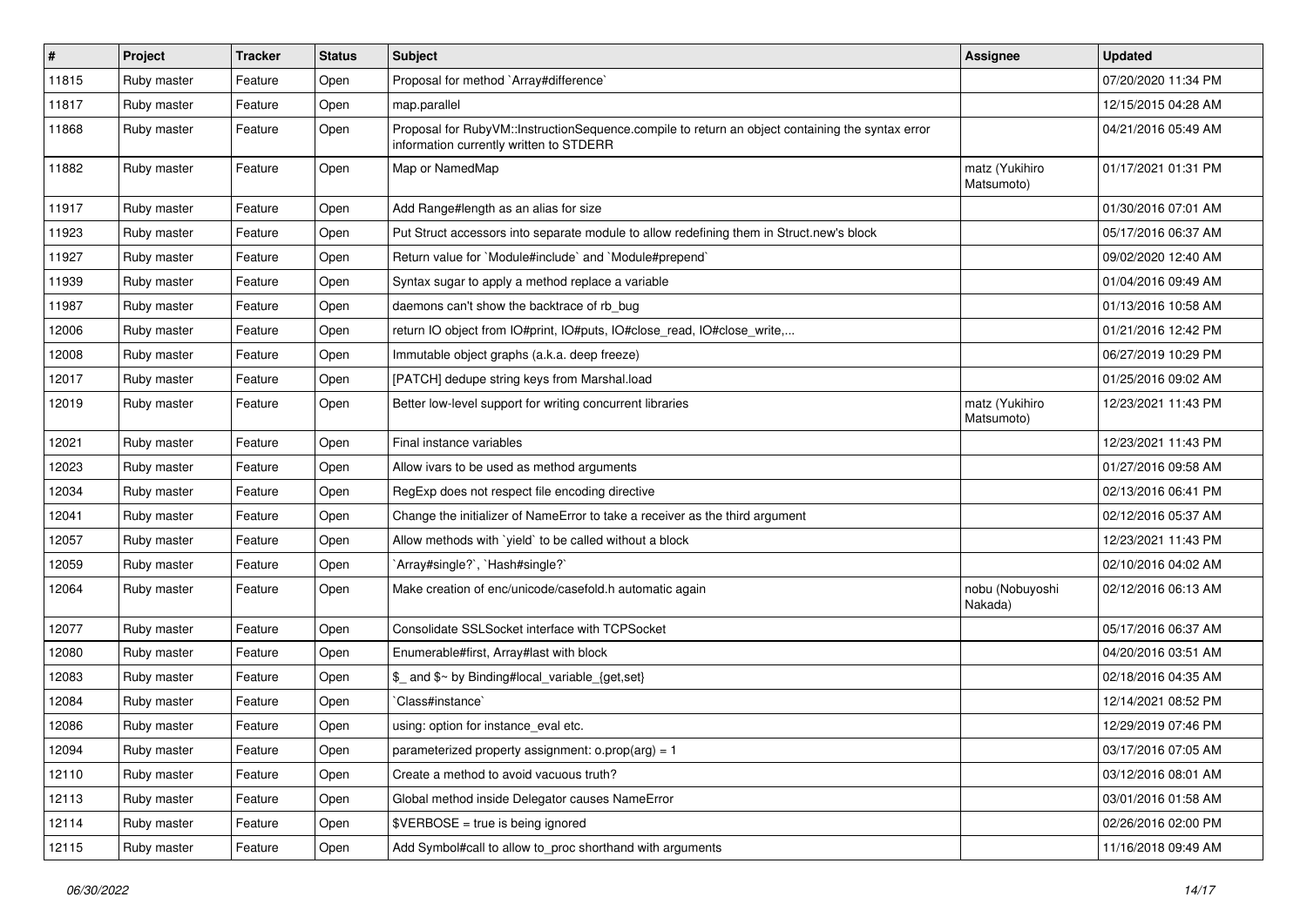| $\vert$ # | Project     | <b>Tracker</b> | <b>Status</b> | Subject                                                                                      | Assignee                     | <b>Updated</b>      |
|-----------|-------------|----------------|---------------|----------------------------------------------------------------------------------------------|------------------------------|---------------------|
| 12116     | Ruby master | Feature        | Open          | Fixnum#divmod`, `Bignum#divmod` with multiple arguments                                      |                              | 03/21/2016 02:00 PM |
| 12125     | Ruby master | Feature        | Open          | Proposal: Shorthand operator for Object#method                                               |                              | 01/07/2022 06:23 PM |
| 12129     | Ruby master | Feature        | Open          | syntactic sugar for dynamic method dispatch `object_expression:method_name_expression(1, 2)` |                              | 03/14/2016 01:35 AM |
| 12134     | Ruby master | Feature        | Open          | Comparison between 'true' and 'false'                                                        |                              | 03/15/2016 12:41 PM |
| 12141     | Ruby master | Feature        | Open          | send and __send_                                                                             |                              | 03/14/2016 01:32 AM |
| 12145     | Ruby master | Feature        | Open          | Aliashood between `size` and `length` is not consistent                                      |                              | 06/27/2019 10:02 PM |
| 12165     | Ruby master | Feature        | Open          | Hash#first, Hash#last                                                                        |                              | 03/12/2016 10:55 AM |
| 12173     | Ruby master | Feature        | Open          | `Time#till_now`                                                                              |                              | 03/16/2016 10:19 AM |
| 12211     | Ruby master | Feature        | Open          | introduce Date#first_of_month and Date#last_of_month                                         |                              | 03/26/2016 12:58 AM |
| 12214     | Ruby master | Feature        | Open          | Inconsistent behaviour and lack of warnings/errors when referencing duplicated _variables    |                              | 03/24/2016 04:58 PM |
| 12226     | Ruby master | Feature        | Open          | Dir.home with valid named user raises ArgumentError on Windows                               |                              | 05/08/2016 10:06 AM |
| 12244     | Ruby master | Feature        | Open          | Add a way to `integer - integer % num`                                                       | matz (Yukihiro<br>Matsumoto) | 05/17/2016 06:05 AM |
| 12247     | Ruby master | Feature        | Open          | accept multiple arguments at Array#delete                                                    |                              | 04/04/2016 10:16 PM |
| 12262     | Ruby master | Feature        | Open          | Anti-loop                                                                                    |                              | 04/09/2016 05:30 AM |
| 12272     | Ruby master | Feature        | Open          | Accepting HTML entity name in string literal                                                 |                              | 04/13/2016 05:16 AM |
| 12282     | Ruby master | Feature        | Open          | Hash#dig! for repeated applications of Hash#fetch                                            |                              | 12/28/2018 05:31 AM |
| 12306     | Ruby master | Feature        | Open          | Implement String #blank? #present? and improve #strip and family to handle unicode           | matz (Yukihiro<br>Matsumoto) | 07/22/2018 10:55 PM |
| 12317     | Ruby master | Feature        | Open          | Name space of a module                                                                       |                              | 09/04/2016 04:59 PM |
| 12319     | Ruby master | Feature        | Open          | Module#const_get` does not accept symbol with nested name                                    |                              | 01/04/2020 07:24 PM |
| 12334     | Ruby master | Feature        | Open          | Final/Readonly Support for Fields / Instance Variables                                       |                              | 07/20/2016 01:49 AM |
| 12350     | Ruby master | Feature        | Open          | Introduce Array#find! that raises an error if element not found                              |                              | 07/19/2016 06:20 AM |
| 12378     | Ruby master | Feature        | Open          | arbitrary size Random.new_seed                                                               |                              | 05/13/2016 04:44 PM |
| 12380     | Ruby master | Feature        | Open          | 'Struct' as a subclass of 'Class'                                                            |                              | 05/14/2016 08:28 AM |
| 12403     | Ruby master | Feature        | Open          | Optimise Regexp#match?                                                                       |                              | 05/24/2016 05:54 AM |
| 12416     | Ruby master | Feature        | Open          | struct rb_id_table lacks mark function                                                       |                              | 09/22/2020 07:43 PM |
| 12435     | Ruby master | Feature        | Open          | Using connect_nonblock to open TCP connections in Net::HTTP#connect                          |                              | 06/06/2016 12:42 AM |
| 12455     | Ruby master | Feature        | Open          | Add a way for class String to determine whether it has only numbers / digits or not          |                              | 07/20/2016 03:13 AM |
| 12482     | Ruby master | Feature        | Open          | ArgumentError.new(nil) should give a better description                                      |                              | 06/16/2016 04:18 AM |
| 12523     | Ruby master | Feature        | Open          | Object#values_at`                                                                            |                              | 01/05/2020 03:44 PM |
| 12573     | Ruby master | Feature        | Open          | Introduce a straightforward way to discover whether a process is running                     |                              | 04/19/2017 12:05 PM |
| 12586     | Ruby master | Feature        | Open          | Hash#sample                                                                                  |                              | 08/10/2016 04:08 AM |
| 12589     | Ruby master | Feature        | Open          | VM performance improvement proposal                                                          |                              | 02/20/2018 05:00 AM |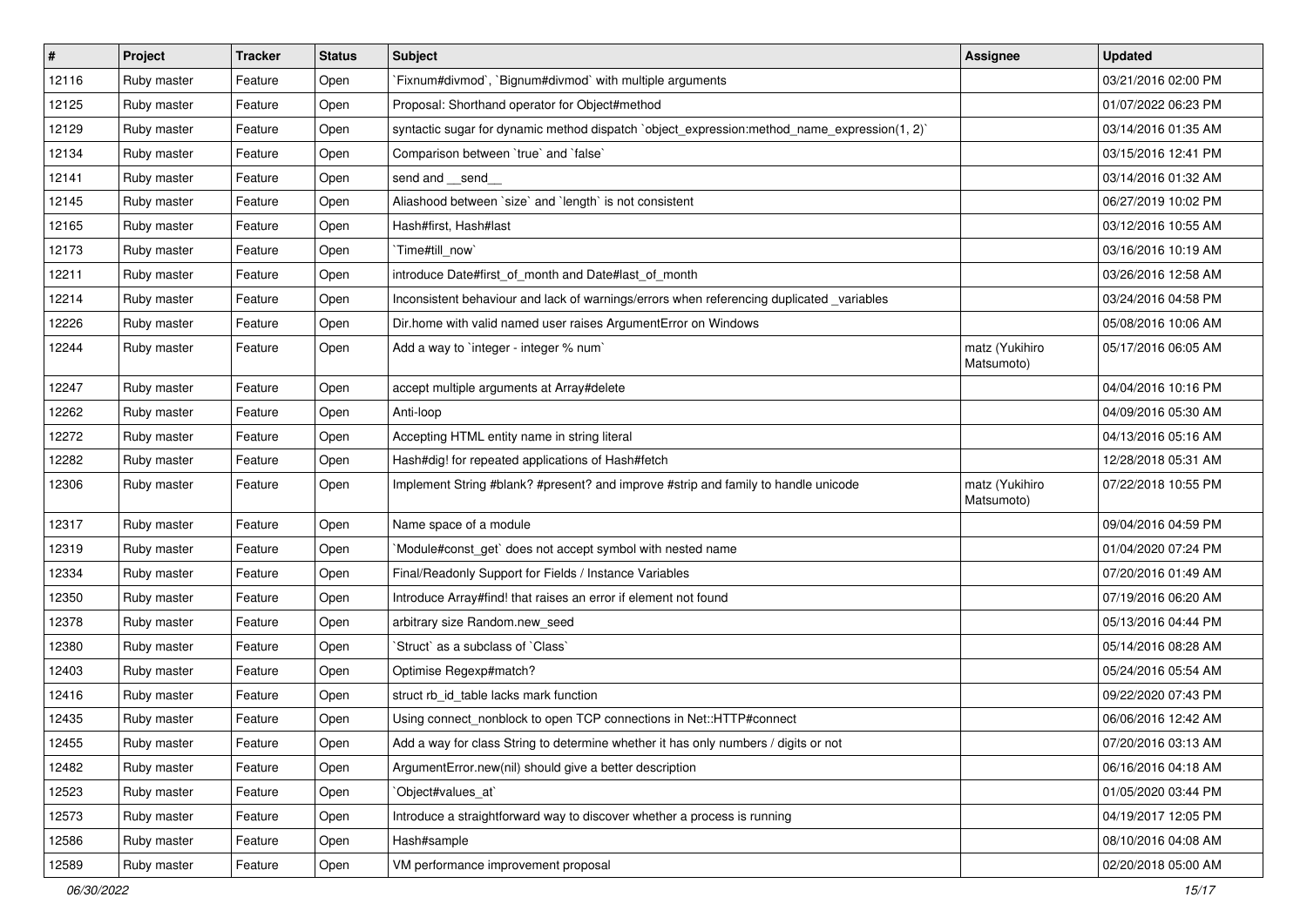| #     | Project     | <b>Tracker</b> | <b>Status</b> | <b>Subject</b>                                                                                           | Assignee | <b>Updated</b>      |
|-------|-------------|----------------|---------------|----------------------------------------------------------------------------------------------------------|----------|---------------------|
| 12625 | Ruby master | Feature        | Open          | TypeError.assert, ArgumentError.assert                                                                   |          | 08/10/2016 04:36 AM |
| 12648 | Ruby master | Feature        | Open          | Enumerable#sort_by` with descending option                                                               |          | 10/05/2017 10:24 AM |
| 12700 | Ruby master | Feature        | Open          | regexg heredoc support                                                                                   |          | 11/24/2017 12:53 AM |
| 12731 | Ruby master | Feature        | Open          | rb_path_to_class should call custom const_defined? methods (take 2)                                      |          | 07/25/2019 06:13 PM |
| 12755 | Ruby master | Feature        | Open          | optimize instruction sequence                                                                            |          | 09/12/2016 07:05 AM |
| 12790 | Ruby master | Feature        | Open          | Better inspect for stdlib classes                                                                        |          | 02/27/2017 08:36 PM |
| 12802 | Ruby master | Feature        | Open          | Add BLAKE2 support to Digest                                                                             |          | 09/02/2019 05:58 AM |
| 12817 | Ruby master | Feature        | Open          | Consider adding method .sample() on class Hash (if this was not yet proposed)                            |          | 10/11/2016 12:57 AM |
| 12843 | Ruby master | Feature        | Open          | Proposal to add a new method to class File in order to determine the name of the file without any suffix |          | 10/17/2016 08:56 AM |
| 12858 | Ruby master | Feature        | Open          | Supporting batch-requiring of files in ruby                                                              |          | 10/23/2016 08:05 AM |
| 12867 | Ruby master | Feature        | Open          | Add ability to check validity of a URL                                                                   |          | 12/23/2021 11:43 PM |
| 12869 | Ruby master | Feature        | Open          | open-uri's open rejects `BOM' in encoding                                                                |          | 10/25/2016 05:06 AM |
| 12901 | Ruby master | Feature        | Open          | Anonymous functions without scope lookup overhead                                                        |          | 01/01/2022 12:30 PM |
| 12928 | Ruby master | Feature        | Open          | Use socket conect_timeout in net stdlib for open_timeout                                                 |          | 12/02/2019 09:20 PM |
| 12968 | Ruby master | Feature        | Open          | Allow default value via block for Integer(), Float() and Rational()                                      |          | 06/28/2017 05:53 PM |
| 12969 | Ruby master | Feature        | Open          | Allow optional parameter in String#strip and related                                                     |          | 01/20/2017 08:19 AM |
| 12985 | Ruby master | Feature        | Open          | HTTP should handle cookies                                                                               |          | 06/24/2019 10:38 PM |
| 12986 | Ruby master | Feature        | Open          | HTTP/request basic_auth context should be switched                                                       |          | 06/24/2019 10:38 PM |
| 12992 | Ruby master | Feature        | Open          | ArgumentError if hostname is missing                                                                     |          | 07/27/2021 11:40 AM |
| 13006 | Ruby master | Feature        | Open          | backtrace of thread killer                                                                               |          | 12/06/2016 01:11 AM |
| 13026 | Ruby master | Feature        | Open          | Public singleton methods                                                                                 |          | 02/22/2017 06:53 PM |
| 13048 | Ruby master | Feature        | Open          | Better way to do Regexp.new(Regexp.escape("some string"))                                                |          | 01/20/2017 04:01 AM |
| 13095 | Ruby master | Feature        | Open          | [PATCH] io.c (rb_f_syscall): remove deprecation notice                                                   |          | 03/26/2017 06:21 AM |
| 13103 | Ruby master | Feature        | Open          | [PATCH] random.c: use "__NR_" syscall prefix on Linux (instead of "SYS_")                                |          | 01/11/2017 10:51 PM |
| 13108 | Ruby master | Feature        | Open          | [Doc Request] Explicitly document Range#sum                                                              |          | 01/05/2017 11:50 PM |
| 13124 | Ruby master | Feature        | Open          | Should #puts convert to external encoding?                                                               |          | 12/01/2017 06:45 PM |
| 13153 | Ruby master | Feature        | Open          | Inconsistent sprintf formatting for 0 value                                                              |          | 09/29/2020 03:30 PM |
| 13174 | Ruby master | Feature        | Open          | Smaller id_table on 64bit platform                                                                       |          | 01/31/2017 02:05 PM |
| 13211 | Ruby master | Feature        | Open          | Hash#delete taking a splat                                                                               |          | 04/29/2017 08:41 PM |
| 13240 | Ruby master | Feature        | Open          | Change Unicode property implementation in Onigmo from inversion lists to direct lookup                   |          | 02/22/2017 08:01 AM |
| 13241 | Ruby master | Feature        | Open          | Method(s) to access Unicode properties for characters/strings                                            |          | 08/08/2019 08:10 PM |
| 13245 | Ruby master | Feature        | Open          | [PATCH] reject inter-thread TLS modification                                                             |          | 09/12/2017 12:54 PM |
| 13259 | Ruby master | Feature        | Open          | Kernel#Date                                                                                              |          | 02/28/2017 12:09 PM |